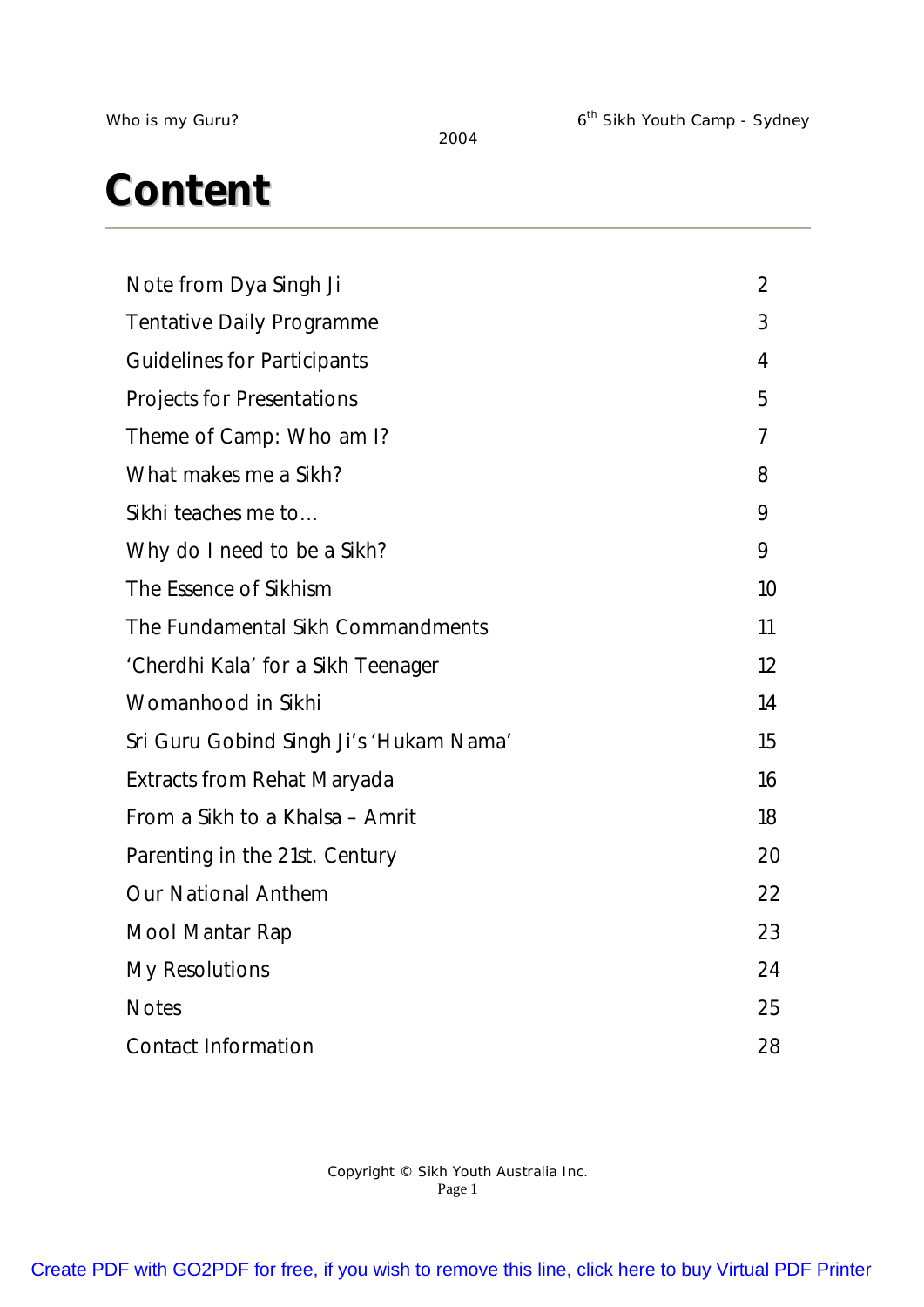.

*2004*

## **Note from Dya Singh Ji**

Dear Oz Sikh Youth Camp (Sydney) year 2004 participants, facilitators, sponsors, sewadhars, parents and guests,

#### WAHEGURU JI KA KHALSA, WAHEGURU JI KI FATEH!

Welcome to this years 'samelan' in Sydney, Australia. Once again we look forward to a week of excitement, fun and some self-improvement, the Sikhi way.

Remember, enjoyment of socialising, sports and other fun activities is enhanced a thousandfold if we also discipline ourselves to carry out our daily routine, and with punctuality.

What is the self-improvement daily routine at the camp which must extend to your home when you get back?

- Getting up early and taking a bath
- Doing Naam Simran and Nitnam
- Kirtan doing and listening
- Learning how to do 'Path' (reading gurbani). Letting it become an integral part of your life by first doing, listening and absorbing it, then beginning to understand it and finally living by it.

This year the theme is : Who is my Guru? (Guru maneo Granth) Our week will be used in understanding our Guru Ji a little better and getting closer to Him.

The responsibility of learning and improving yourself is entirely up to you. We can only provide the information and the example.

Taking the views of past participants, the daily programme allows a great deal of time for you to 'have fun' but bearing in mind that you have come here to learn a little more about your faith and towards self-improvement.

This year we shall have a Kirtan competition and also a Quiz competition. Information and rules on both will be provided and prizes will be given out.

So, let us have a very fulfilling week at the Australian Sikh Youth Camp, Sydney for year 2004.

Waheguru Ji's blessings and Cherdhi Kala

Dya Singh *(18 Jan. 2004)*

> Copyright © Sikh Youth Australia Inc. Page 2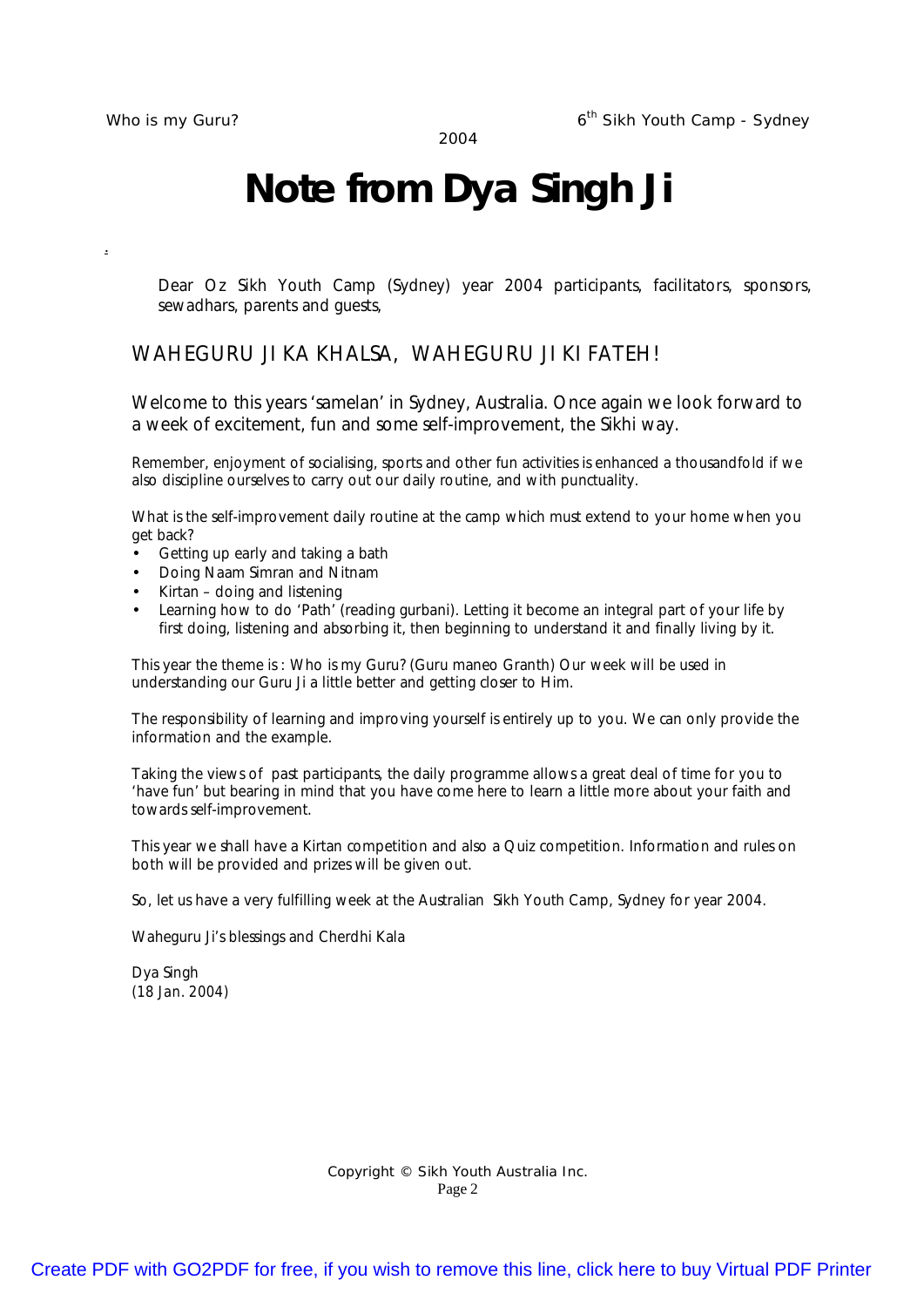## **Sri Guru Granth Sahib – basic notes.**

Day 2 will be spent entirely on the Sri Guru Granth Sahib. Write further notes as the day goes by.

1430 pages 31 raags (classical Indian scales of music)

Starts with Mool Mantr/JapJi, Sodar, So Purakh (which make up the basis of Rehraas Sahib), Sohila (commonly called Kirtan Sohila)

Q. What are the Nitnam banis? How much of these are in the SGGS?

Raags start on Page 14 with Sri Raag – why Sri Raag?

Ends with Shaloks of 9<sup>th</sup>. Guru Ji on Pg.1426

Followed by Mundhavani/Salok M 5 – Tera kita…

Concludes with Raag Mala – author not known.

Contributions of shabads through …

Nanak – 974

Angadh – 62

Amar Das – 907

Ram Das - 635

Arjan : (Compiled Aadh Granth in 1604) – 2218

Tegh Bahadur : (Added on by Gobind Singh Ji plus Raag Jai Jai Vanti – raag used only by Tegh Bahadur) – 115

> Copyright © Sikh Youth Australia Inc. Page 3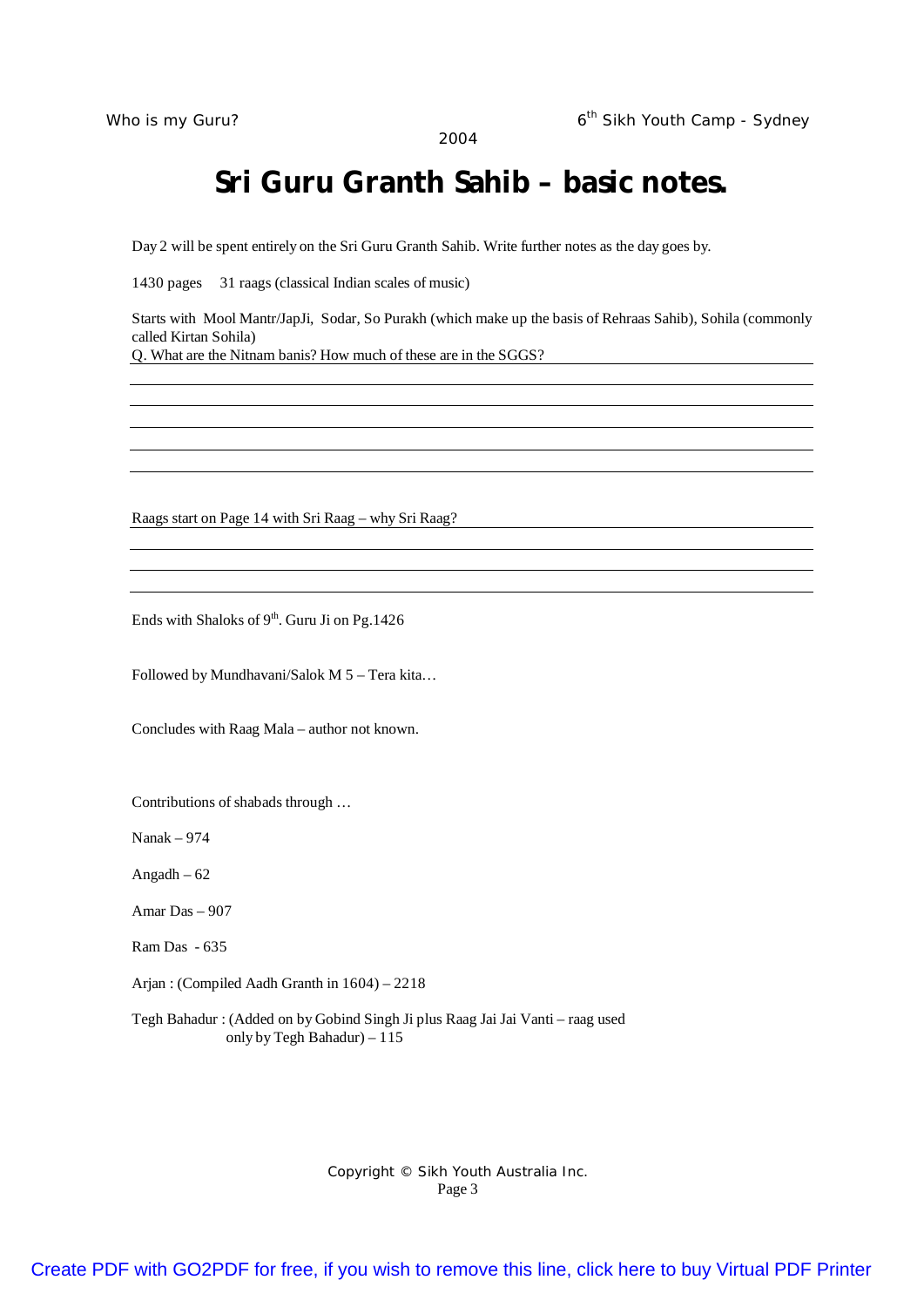*Who is my Guru?* 

*th Sikh Youth Camp - Sydney*

*2004*

32 - Sants/Bards/Avtars/Bhats from 12<sup>th</sup> Century of high and low caste. Some of them are:-

Kabir Faridh Namdev Ravidas Dhana Baini Bheekhan Jaidev Parmanand Ramanand Peepa Sain Sadhna, Soordas Mardhana Sunder Tarlochan Satta & Balwand Bhattan-dhi-bani (11 of them)

Sukhmani Sahib – 5<sup>th</sup>. Guru Anand Sahib  $-3<sup>rd</sup>$ . Guru Lavan – 4<sup>th</sup>, Guru Ji Assa-Dhi-Vaar : 1<sup>st</sup> and 2<sup>nd</sup> Guru Ji. Bara Maha : Bara Maha Sadh

What is in the Sri Guru Granth Sahib. Guru Arjan Dev Ji explains:-

In this platter are placed three ingredients Truth, Contentment and Contemplation Into this is poured the nectar of Naam Who is the support of all Those who partake of this dish and relish it Will be emancipated (Mundavni M.5 – Pg. 1429)

In Salok M. 5, the final salok in the Sri Guru Granth Sahib – 'Tera kita jato naahi…', Guru Arjan Dev Ji thanks Waheguru for giving him the will and sewa to complete the writing of the Aadh Granth.

I have no knowledge of your doings O,Waheguru Ji. Yet you have made me worthy of Your service (in the completion of this task of compiling Your Word).

I am meritless, nor with any virtues. Yet you have taken pity on me.

You have shown mercy and blessed me with this task.

I have now met with the True Guru Ji.

Nanak, I am blessed with Waheguru's Naam, then alone does my body and soul blossom forth.

Copyright © Sikh Youth Australia Inc.

Page 4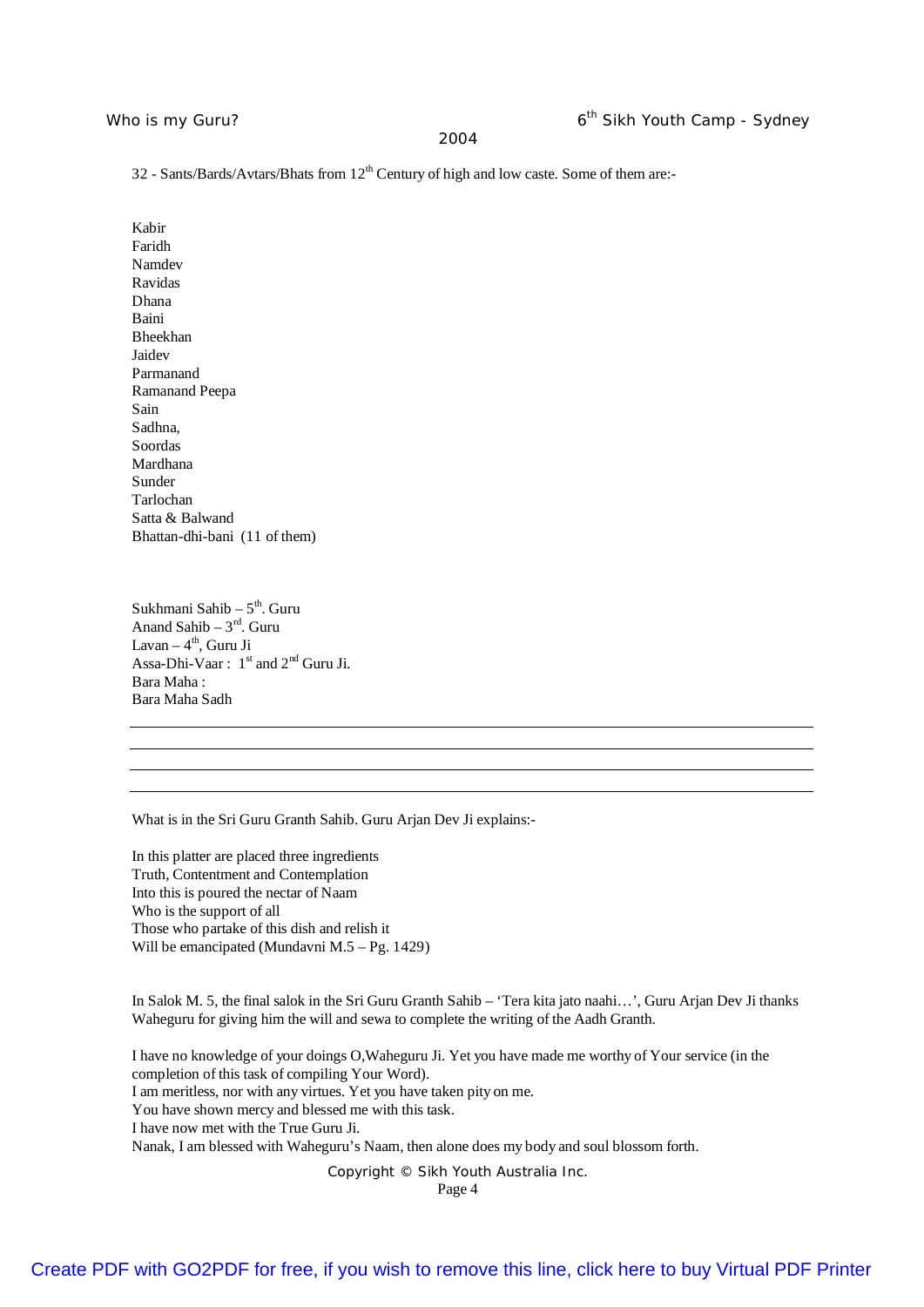## **KIRTAN COMPETITION**

A 'jatha' must comprise of a minimum of three. 'Jatha' must be registered on the first day and depending on the number of 'jathas' will get to sing at least (minimum of) two (different) shabads in the duration of the camp. Marks will be given on:

- 1. General presentation presenting a good image/. Can shabads be heard with clarity?
- 2. Control of voices (musical pitch)
- 3. Keeping to rhythm (no, Dheeraj cannot enter the competition!)

Extra marks if you include more than three in your jatha and have your own dedicated percussionist – tabla or dholki player.

Any variations to the rules can only be done by the Youth Camp committee.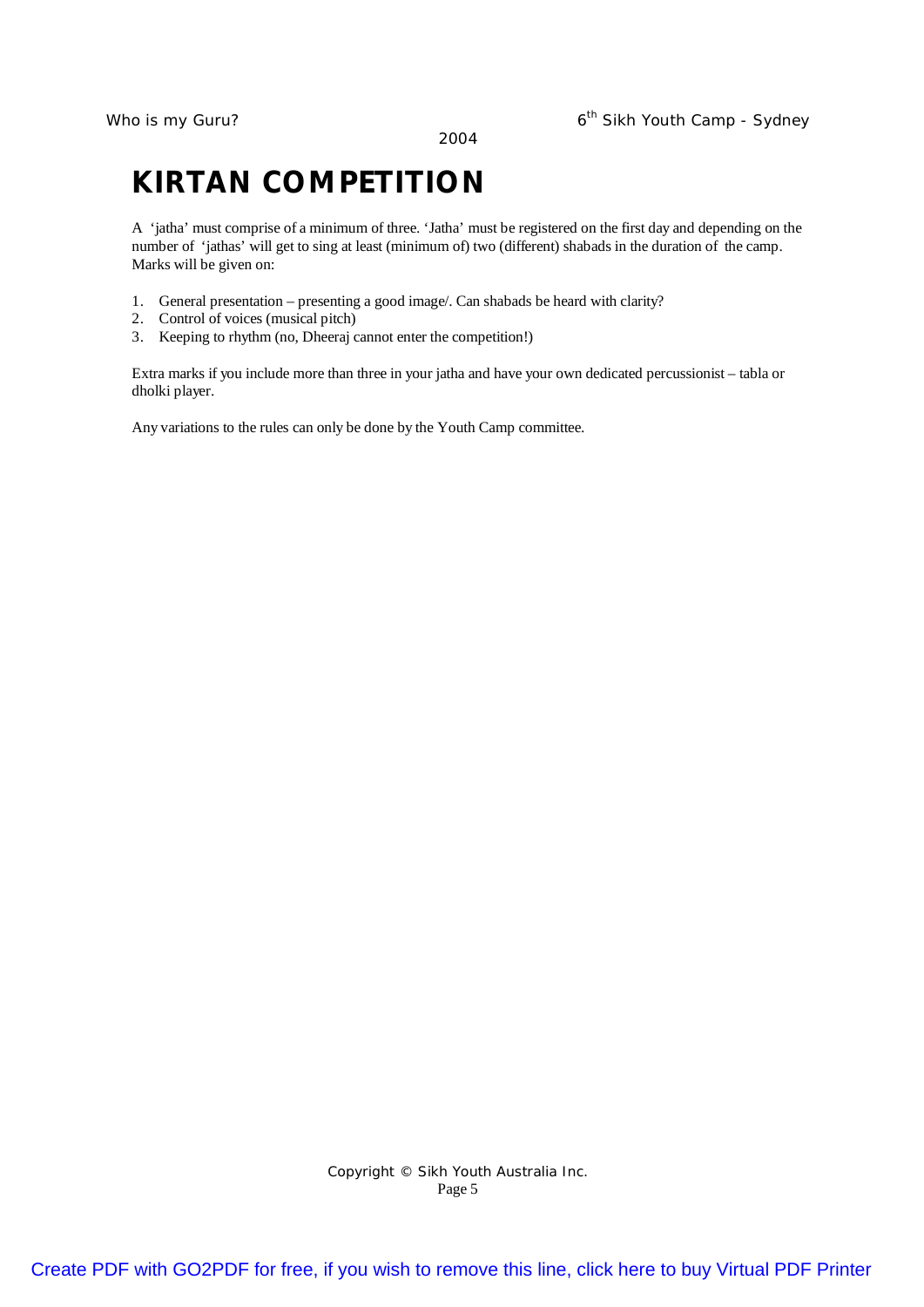*th Sikh Youth Camp - Sydney*

*2004*

## **CAMP QUIZ – By Dya Singh**

On the last day of the camp there will be a CAMP QUIZ. There will be prizes given out to the 'team' which wins. Below are the rules, parameters and conditions of the Quiz. May the best team win!!!

- 1. The Camp Quiz will be based on all that you are going to learn at the camp and also all information in the Samelan Guide.
- 2. Bhai Dya Singh Ji will be the Quiz master. He will set all questions in consultation with 'Doctor' Sietel Singh Gill.
- 3. A 'Panel of Judges' will oversee all proceedings and will have the power to overrule answers or decisions of the Quiz Master.
- 4. All Camp Participants will be divided into five equal groups. These groups will comprise an equal number of youngsters up to age 12 and above age 12.
- 5. Questions will be set in the Senior (above 12) and the Junior (below 12) categories.
- 6. Each group must give answers after consultation. Each group will nominate one group member to answer. No group member can give all the answers, answers must be given in rotation but consultation can take place.
- 7. Senior category questions can be answered by any member of the group (in rotation). Junior Category questions can only be answered by below age 12 members but they can be prompted by other group members – senior or junior.
- 8. Each group can only answer once, so careful consultation is advised.
- 9. A correct answer by the group to whom a question is posed gets 5 points. If their answer is incorrect the second group asked in rotation gets 3 points. The third group asked gets a maximum of 2 points and the fourth group 1 point. A second round of the same question will receive 1 point only. Consolation questions asked at random receive a consolation point.
- 10.Groups will be asked questions in rotation and the quiz master will specify whether it is a 'senior' question or a 'junior' question.
- 11.Questions will be asked as set down by the Quiz Master.
- 12. Any participant caught cheating in any way will be tortured by tickling and their group lose points as decided by the judges!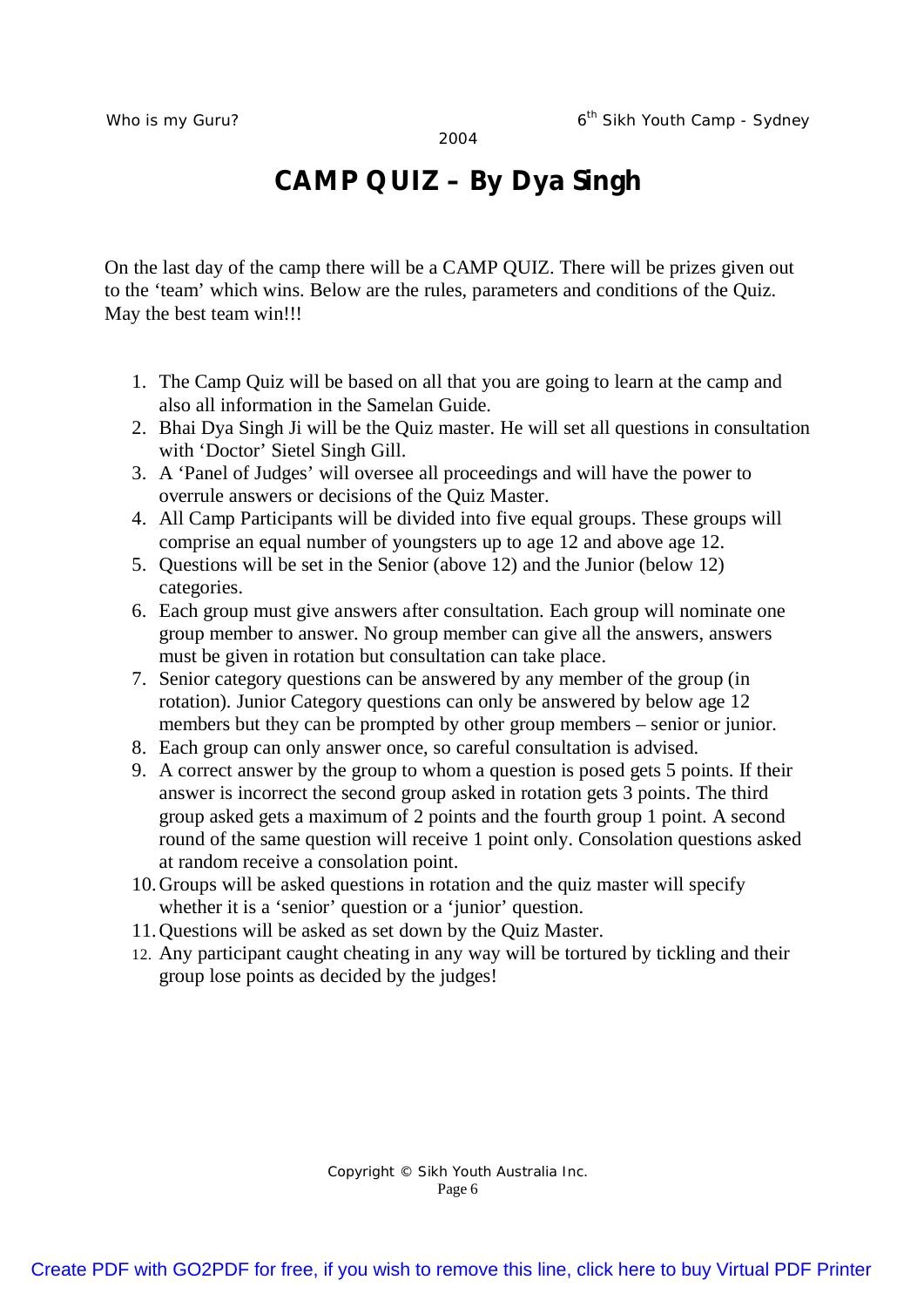*Who is my Guru?* 

*2004*

## **Tentative Daily Programme** *Delivered in English and Punjabi*

*(subject to minor changes by Organisers as they see fit)*

- 5.00am Wake-up call and Asa-Dhi-Var
- 6.30am Yoga and Meditation
- 7.00am **Morning Nitnem** Japji Sahib, Jaap Sahib, Sawaiyay 'Nishan Sahib Salaami'
- 8.00am **Breakfast**
- 9.30am: Creativity Time work on projects (Counselors will be available if requested)
- 11.00am: 'Understanding Gurbani' classes Senior groups 'Understanding Basic Sikhi' classes - Juniors

#### **12 noon Lunch**

- 1.00pm: Discourse on "Who am I?" all groups
- 2.30pm: Creativity Time: Project work.
- 3.30pm: Outdoor activities including Yoga Classes
- 5.30pm: Showers
- 6.00pm: Dinner
- 7.00pm: Evening Nitnem Rehraas Inspirational Diwan/Kirten
- 9.00pm: Supper
- 10.00pm: Lights Out

Copyright © Sikh Youth Australia Inc. Page 7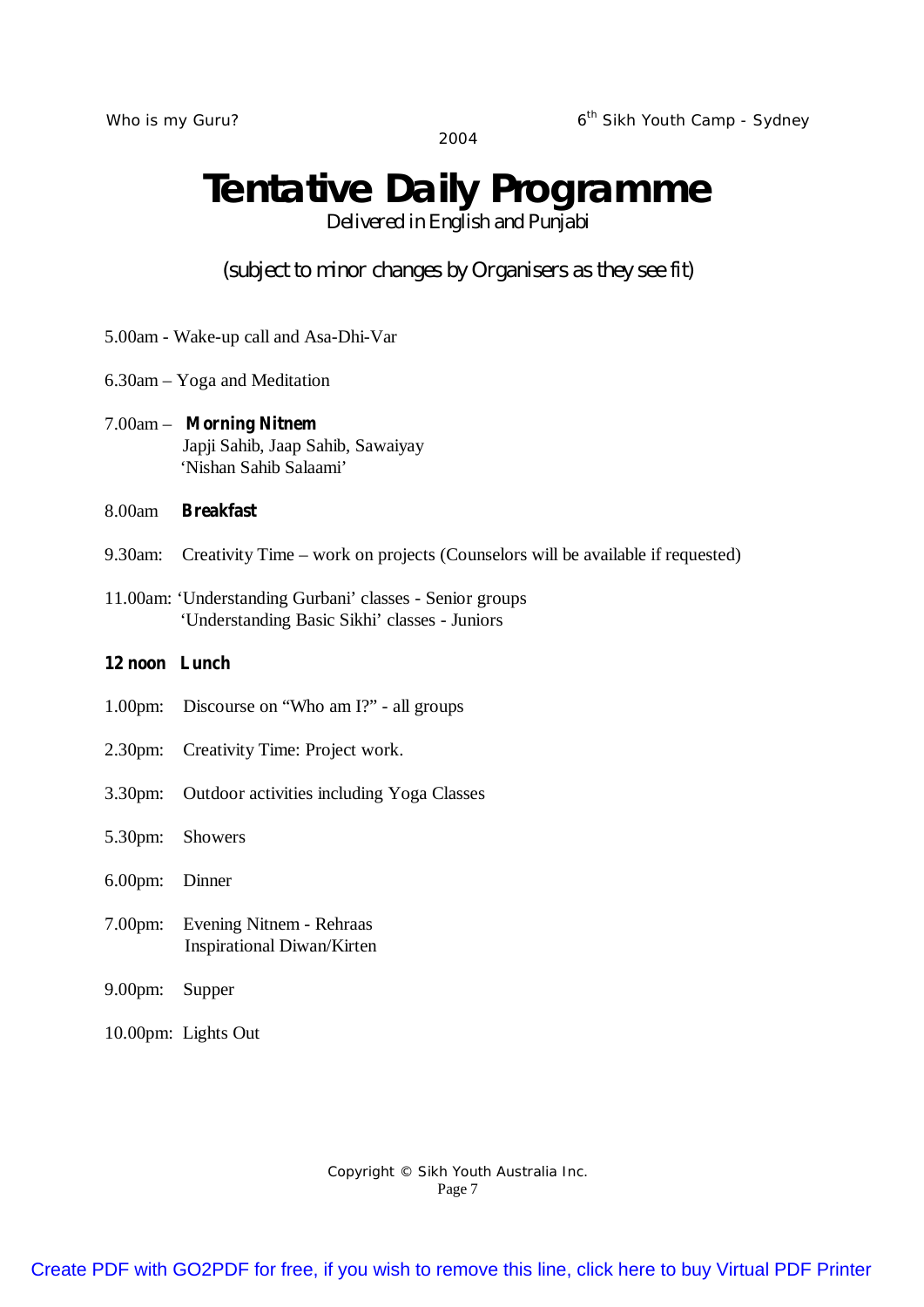## **Guidelines for Participants**

- 1. Participants are to cover their head at all times
- 2. Please be bare footed in the Darbar Sahib
- 3. Participants are to wear decent clothing
- 4. Participants are to remain in the boundaries throughout the whole camp
- 5. Participants, who need to leave the camp for any reason, please refer to the organizing committee for further advice.
- 6. Participants should refer to any counselors if they encounter any problems
- 7. Punctuality is to be observed at all times
- 8. Participants are to attend all activities and programs as scheduled
- 9. Male and female participants must remain strictly within their respective dormitories.
- 10.Each participant is allocated one bed. Please keep to your own bed
- 11.Instructions of your counselors are to be followed at all times
- 12.Participants are to wear their name tags at all times

### **Darbar Sahib/Hall Manners**

- 1. Please cover your heads in the Darbar Sahib at all times
- 2. Strict silence must be maintained in the Darbar Sahib
- 3. Please handle the Nitnam Gutkas with full respect. Gutkas may be kept on laps but are not to be put on the floor
- 4. Wash your hands and feet before you proceed to the Darbar Sahib
- 5. Any form of vandalism will be dealt with severely

### **Dormitories**

- 1. Food, drinks and footwear are to remain outside the dorms and cleanliness in the dorms is to be maintained
- 2. Seek the sevadars if there are any problems

### **Telephones**

1. A public telephone is available.

2. All mobile phones are to be turned off for the duration of the camp. Contact a counselor if you need to make a call.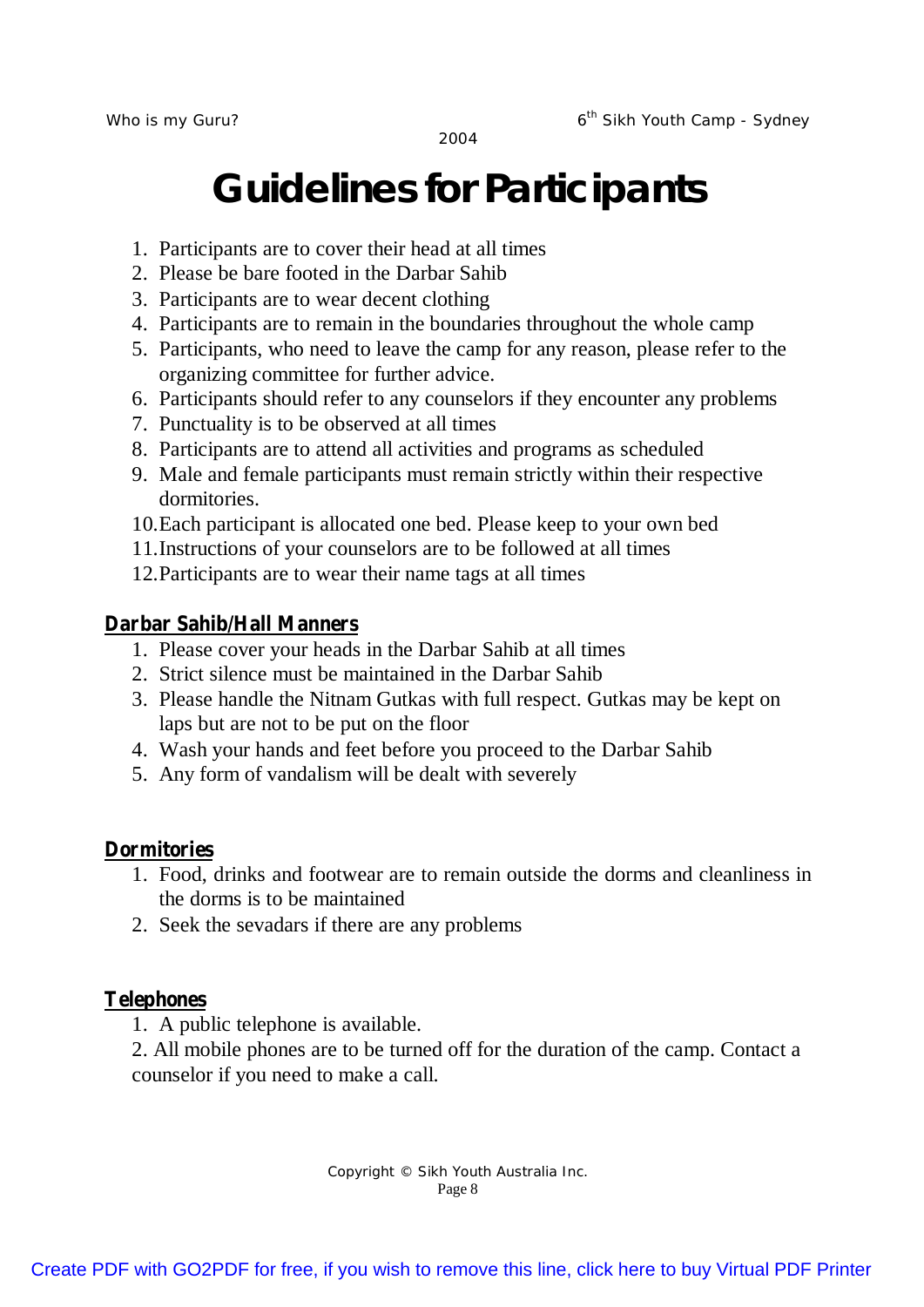## **Theme of Camp:**

## **Who is My Guru? – Mera Guru Kaun Han?**

#### Dya Singh

As we celebrate the 400<sup>th</sup>. Year of the first 'prakash' of the Sri Granth Sahib we need firstly to understand 'who our Guru' is.

Generally all 'Indians' take on a spiritual 'Guru' for their spiritual growth in this lifetime. This is someone who is considered to be a highly elevated soul, a 'mahapurash', a 'brahm-giani', a 'swami', etc. Indians then virtually worship this 'Guru' who is supposed to show them the 'way'. A great many 'westerners' or non-Indians who are exposed to this 'Indian' way also do the same and become the 'followers' of such and such a Swami etc. They visit him or his place of abode where, if he has died, a disciple takes on his role to impart spiritual knowledge as designed by the original 'Swami'.

A great many Sikhs too, still do that. Though we have been continuously directed for over 300 years that we do not believe in a 'Guru' in human form, some of us still persist in taking on, or adopting a 'Guru'. Sometimes it is a 'Sant' (holy man) of Sikh origin, or they subscribe to a Hindu 'Guru' while still remaining Sikhs in outer form and in terms of daily rituals. I know many 'Sikhs' who are Sai Baba devotees or Hanuman devotees or Krishna devotees etc. etc. OR they subscribe to a particular 'Sant' who obviously is more powerful than other 'Sants' and they do everything in his name – virtually worshipping him.

SIKHS ARE CATEGORICALLY INSTRUCTED THAT 'GURU MANEO GRANTH'. That the Sikh 'Guru' is Sri Guru Granth Sahib. In short, listen to the advise of all 'brahmgianis', 'Sants' or other purveyors of Sikh spirituality, but remember, they are not 'Gurus', the Sikh 'Guru' is the Sri Guru Granth Sahib. Listen to all who direct you to the Sri Guru Granth Sahib as your Guru, but do not worship them, worship only Waheguru and only through the teaching of Sri Guru Granth Sahib.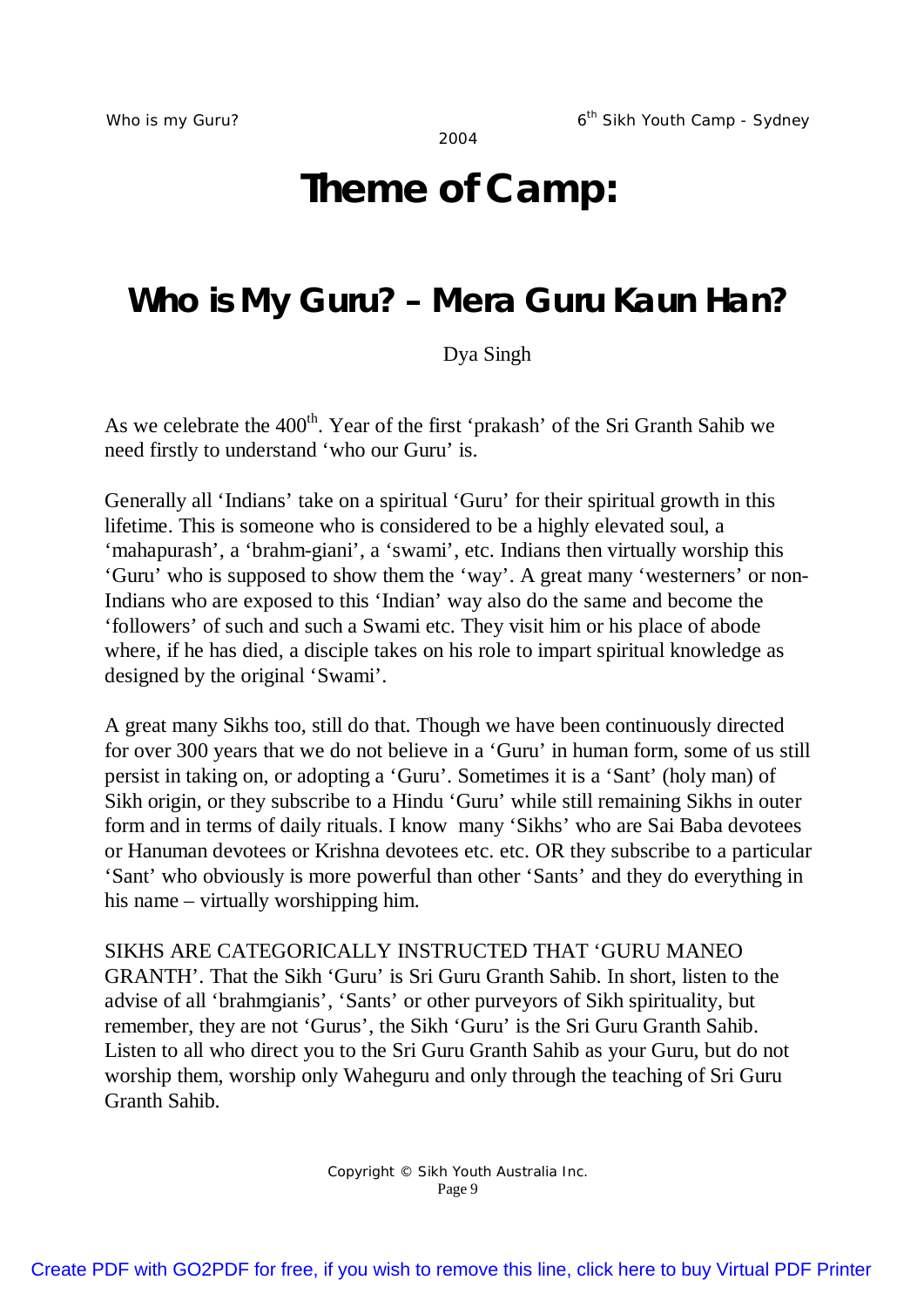We find spiritual nourishment and help in spiritual growth within the words of the Sri Guru Granth Sahib. There is no room for 'duality' of being the devotee of a human Guru and still prescribing to be a Sikh of the Guru Granth Sahib. Yes, treat all holy people with respect, listen to their advise, but they cannot give you salvation. Only Waheguru through the 'shabad' within the Sri Guru Granth Sahib can do that. Read regularly and adhere to the advise given within the pages of the Sri Guru Granth Sahib. 'Khoj shabad me leh!' says the dohra which we repeat after every ardas in congregation. Look for your answers within the 'shabad' as given in the Sri Guru Granth Sahib.

We shall spend these few days discussing 'Guru maneo Granth' in this Youth Camp.

Some questions to ponder… (at random)

- 1. Do you know the difference between the First 'Parkash' of the Sri Granth Sahib and the 'gur-gadhi' of the Sri Guru Granth Sahib? EXPLAIN. History – chain of events from Pothi Sahib – Aadh Granth - Guru Granth
- 2. Do you know the basic facts of the SGGS? How many pages? Who compiled it? How many authors? Who are they? Sequence and how laid out? How many raags listed?Which bani comes first? How does it start? Translation of Mool Mantr? Which banis before Sri Raag starts? What is Raag Mala?
- 3. What is the significance of Mundhavni Mahala 5 : "Thaal vich thin vastoo payiyo…" Give an explanation of it.
- 4. Name some references within/outside of the SGGS which verifies that our Guru is the Granth.
- 5. Give difference between 'Gurshabad as Guru' and 'Gurbani as Guru'.. Define/differentiate between Naam Simran,Nitnam,doing Path, doing kirten, Sehaj Path, Akhand Path.
- 6. Discuss difference between a Sikh and a Khalsa. Elaborate on partaking of Amrit. What does Amrit mean to you? Bipran ki Reet.
- 7. Discuss difference between the Dasam Granth and the Sri Guru Granth Sahib.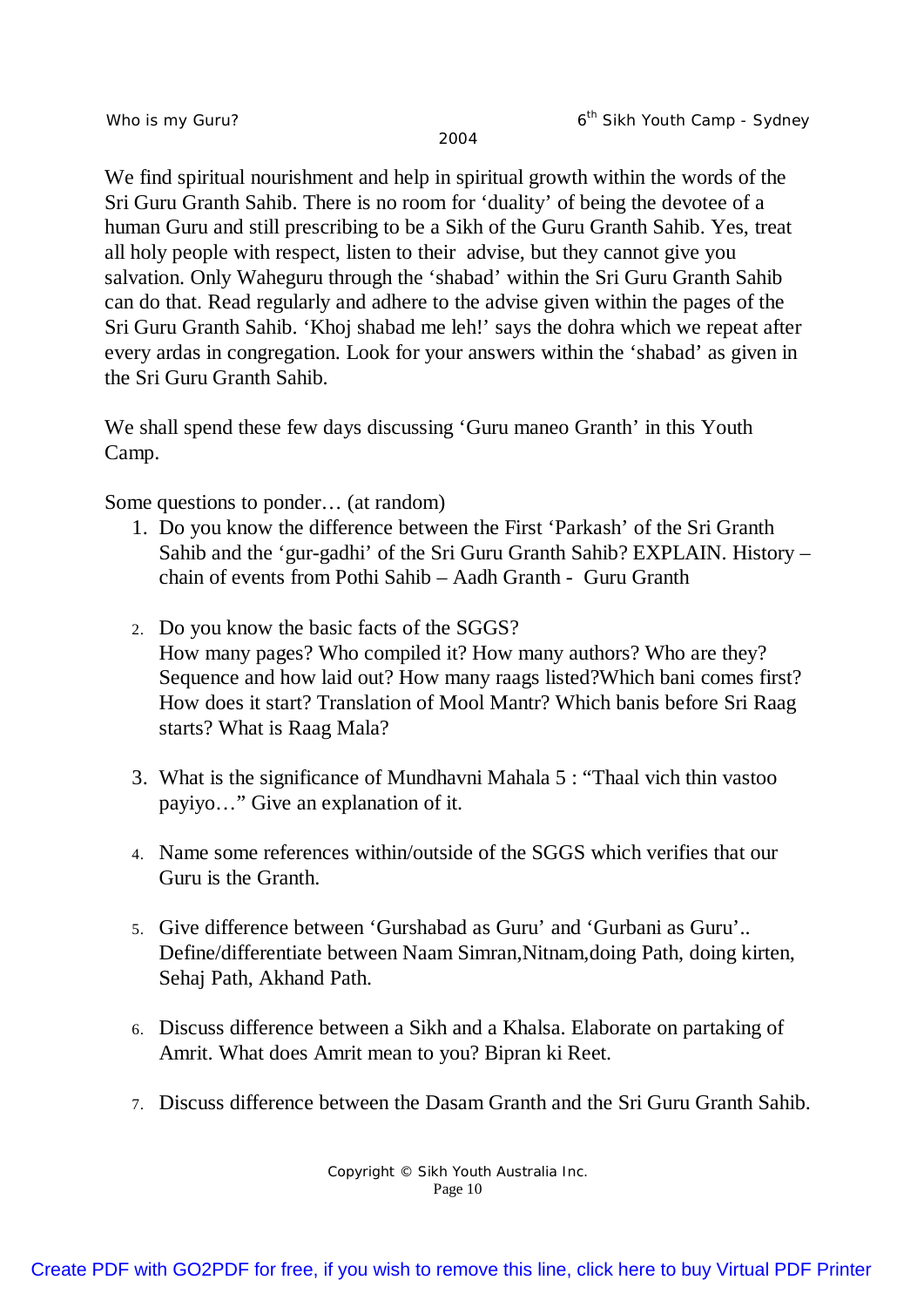- 8. GURU. What does it mean? Guru Granth/Guru Panth elaborate.
- 9. Ceremonial protocol of SGGS
	- (a) Parkash
	- (b) Service/Diwan Kirten, Naam Simran,kirtan, Ardaas, Hukm Nama/Vaq
	- (c) Samapti
	- (d) Visram?
- 10.Worship? What is worship? Believe? Follow? What/who do we worship? What are our beliefs? Who do we follow? Define/differentiate. Shardha – living Guru
- 11.Kechi Bani singing of non-Gurbani dharmic kavetas etc. in Gurdwara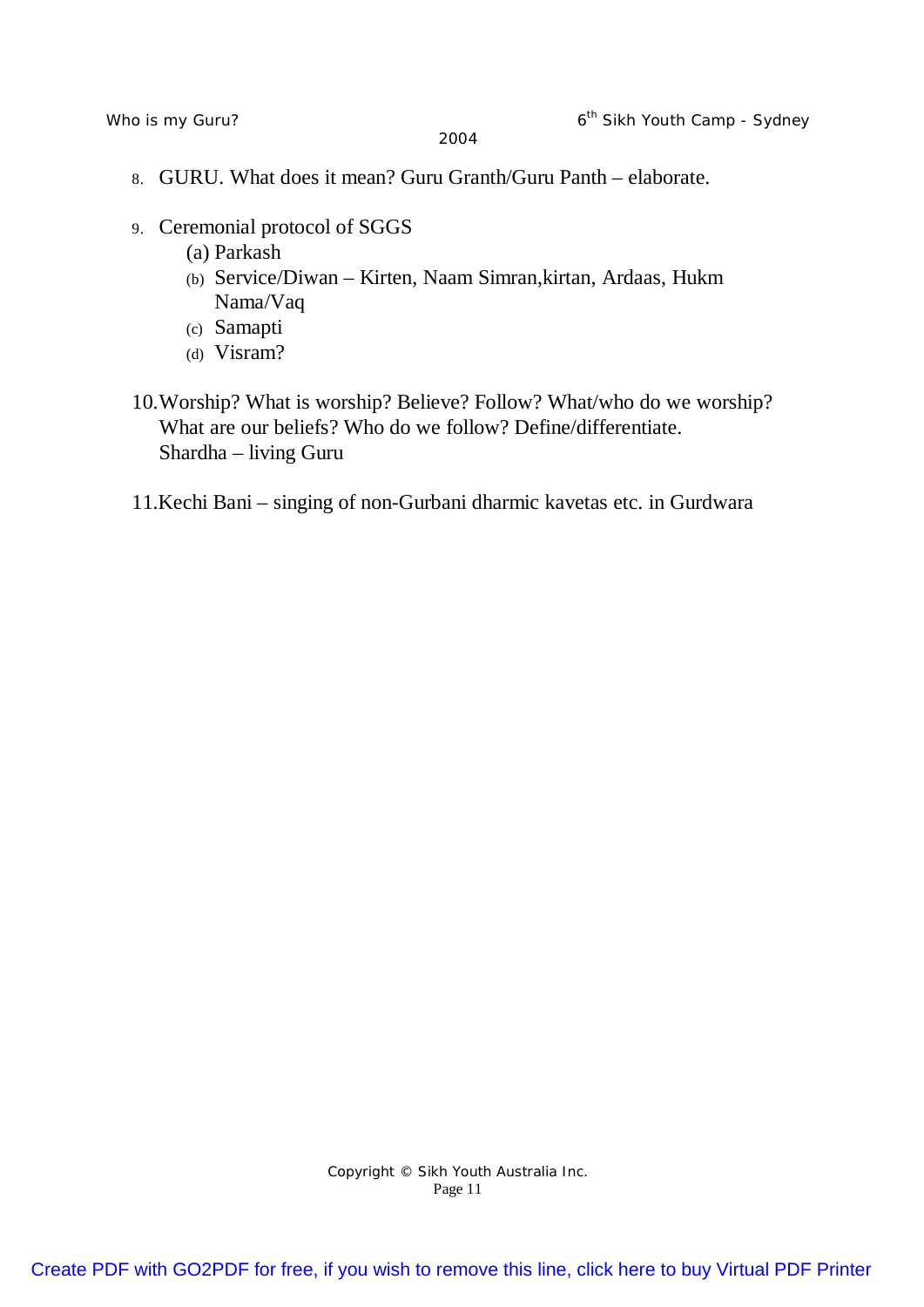## The significance of the Sri Guru Granth Sahib to Sikhs. – a story.

This is a true story told to me by my father and its verification is now emerging as further research is being done within the annals of Sikh military history, especially in Britain.

After the fall of the Sikh Kingdom of Maharajah Ranjit Singh by the middle of the nineteenth century, the British formed a number of Sikh Regiments. This is the story of how the Sri Guru Granth Sahib became an integral part of these Sikh regiments.

The Sikhs requested their British commanders that as part of their cantonments, there should be a regular gurdwara so that they could have their daily prayers and kirten and a regular Granthi Sahib for their spiritual needs. The British commanders agreed to these requests and 'gurdwaras' became an integral part of the Sikh battalions.

The Moslems and Hindus of these regiments (there were Moslems and Hindus within these Sikh battalions) and battalions of these other 'religious groups' also demanded the same rights. These rights were accorded to them too.

A situation arose in the town of Ludhiana where the Sikh regiment was required to relocate. The Sikhs requested that a special carriage be prepared for the travel of their 'Guru Ji', the Sri Guru Granth Sahib. The British Commander agreed to this request but there was a furore crated by the Hindus and the Moslems that their holy scriptures should also be accorded the same status as the Sri Guru Granth Sahib.

The Cammander was perturbed and called for a dialogue on the issue. He duly asked the religious nominees of the three main faiths to come to his residents at an appointed hour and to bring their religious books along.

The three heads duly arrived at the appointed hour. The Moslem Mullah carried the Koran wrapped in a shiny green cloth accompanied with a wooden pedestal on which he was going to display it. The Hindu Pandit Ji arrived with the Gita nicely tucked inside a saffron coloured cloth. The Sikh Granth Sahib arrived empty handed.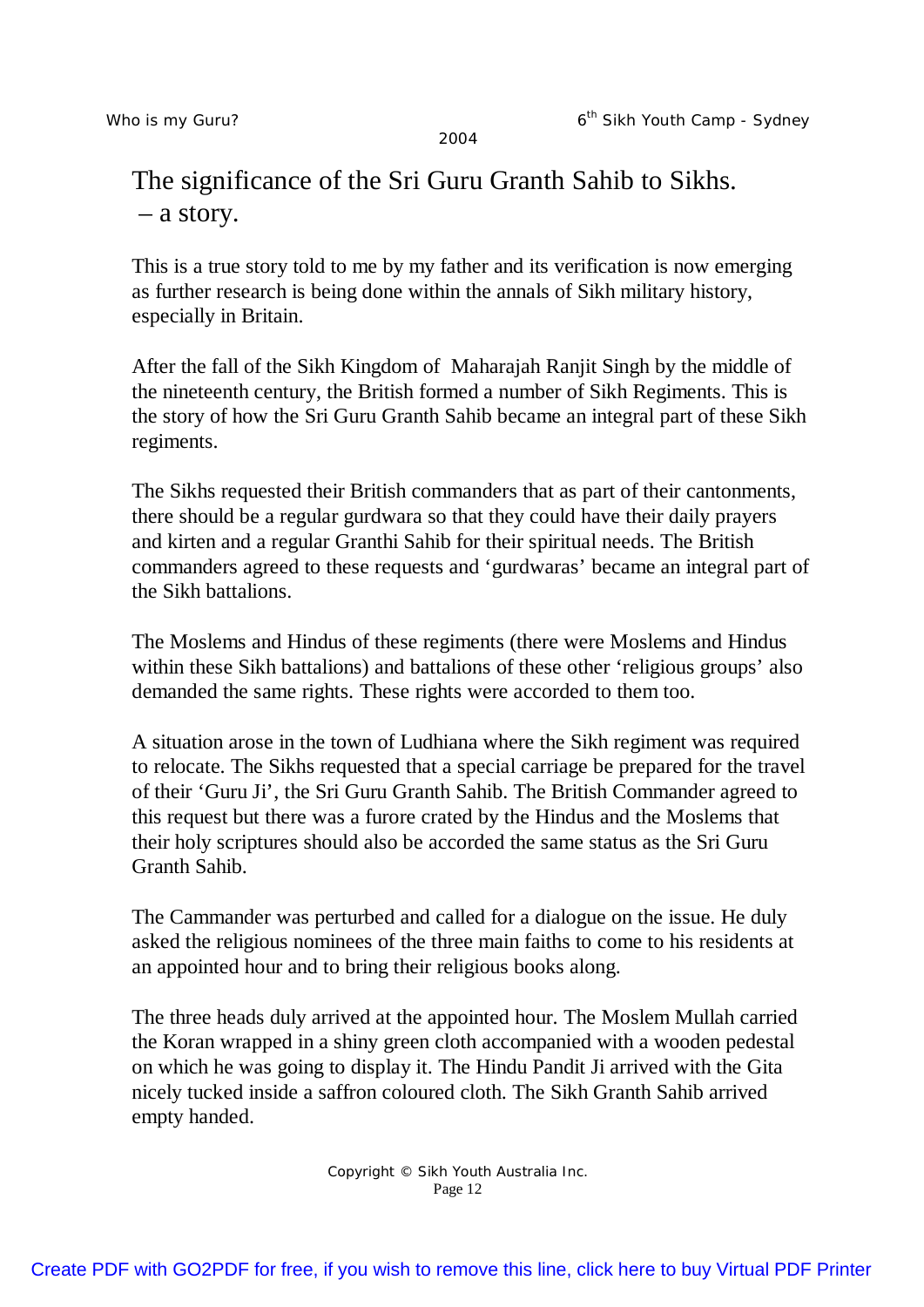The British Commander enquired of the Granthi Sahib as to why he had come empty handed. He promptly replied that his Guru Sahib was on its way and he had arrived ahead to supervise the 'cleaning' of the premises where the Guru Ji would hold court and the adequate preparation of the 'chaneni' under which the 'palanquin' would be placed and on which the Guru Ji would be formally 'opened' (parkash done).

The Granthi Sahib immediately took charge and requested that firstly all present must immediately cover their heads and remove all footwear. Secondly to instruct all servants of the Residence to immediately wash and clean the main hall of the Commanders Residence.

As the British Commander and others hurried to comply, the sound of a marching band was heard in the distance. The Commander went to his front door and in the distance he could see the regiments marching band converging upon his residence. Behind the band walked five Sikhs dressed in yellow with swords drawn. Behind them came the Sri Guru Granth Sahib resplendently covered with a gold 'rumalla' being carried on the head of a soldier in full ceremonial uniform. Behind the Guru Ji came the rest of the regiment members who were available to come.

Hurried preparations were made to 'receive' the Guru Sahib. Parkash was done in full ceremony. The Hukm Nama was taken. A shabad was sung by some members of the regiment and the Granthi Sahib, as 'chaur sewa' was carried out. Meanwhile 'degh' was made. After the Anand Sahib and the Ardaas, degh was served. The British Commander was asked if he would like to say a few words and if he needed to ask any questions while the Guru Ji held court. The Commander said that he had no questions, as all his questions had been answered! He thanked the regiment for gracing his residence with the presence of their Guru Ji. Samapti was done and the Guru Ji left in the same ceremonial way that he had come.

The British Commander turned to the three religious heads and said that he hoped that the Mullah and the Pandit now understood why the Sikh Guru Sahib was being accorded the status of a Guru whilst the Koran and the Gita were just 'scriptures'.

There are photographs of Sikh regiments on the battle fields in the first and second world wars, on the march, with a british commander leading the way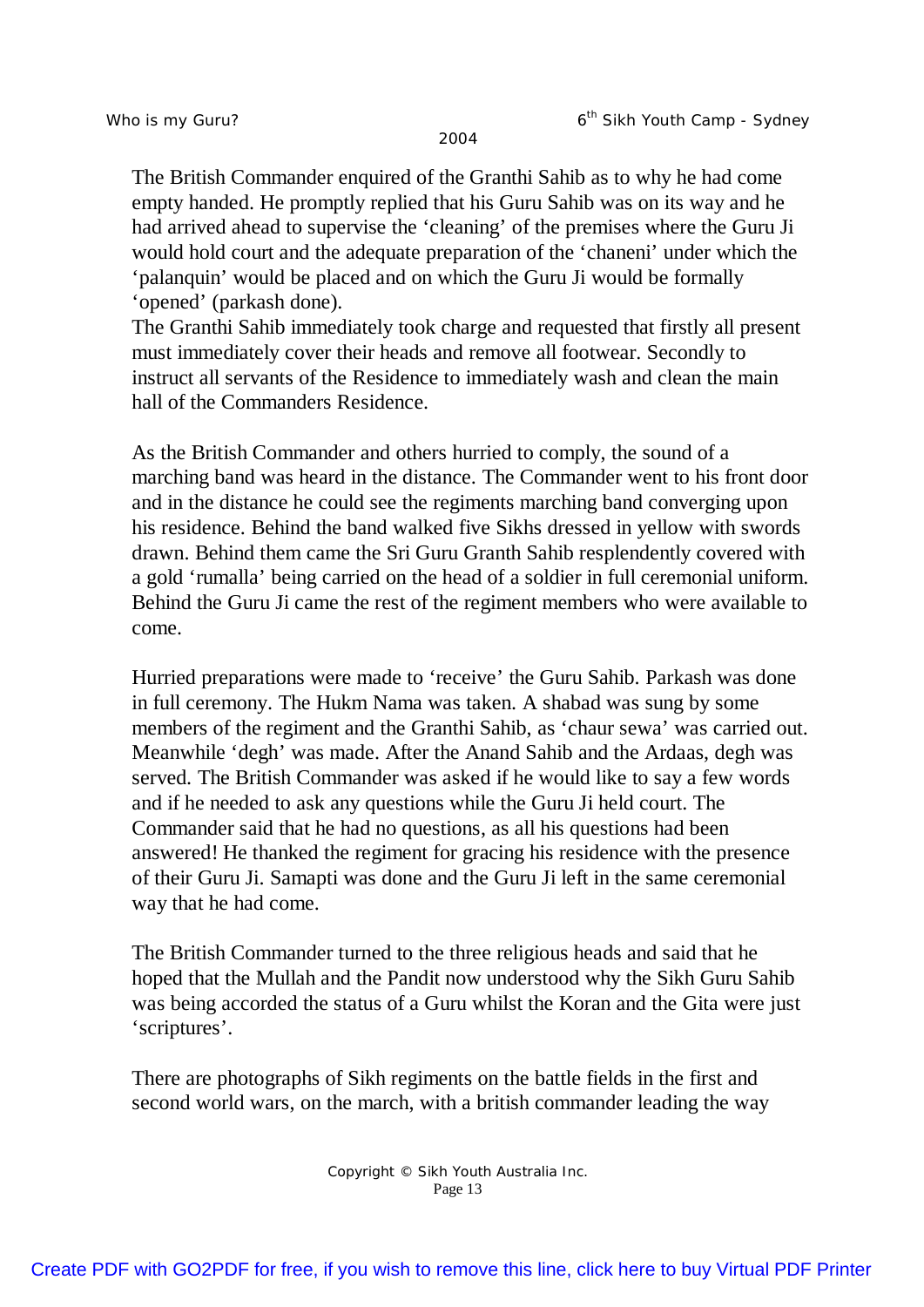*Who is my Guru?* 

*2004*

followed by the Sri Guru Granth Sahib being carried ceremoniously behind followed by the regiment.

The Sri Guru Granth sahib is not merely the 'scriptures' of the Sikhs, it is their living Guru Ji.

> Copyright © Sikh Youth Australia Inc. Page 14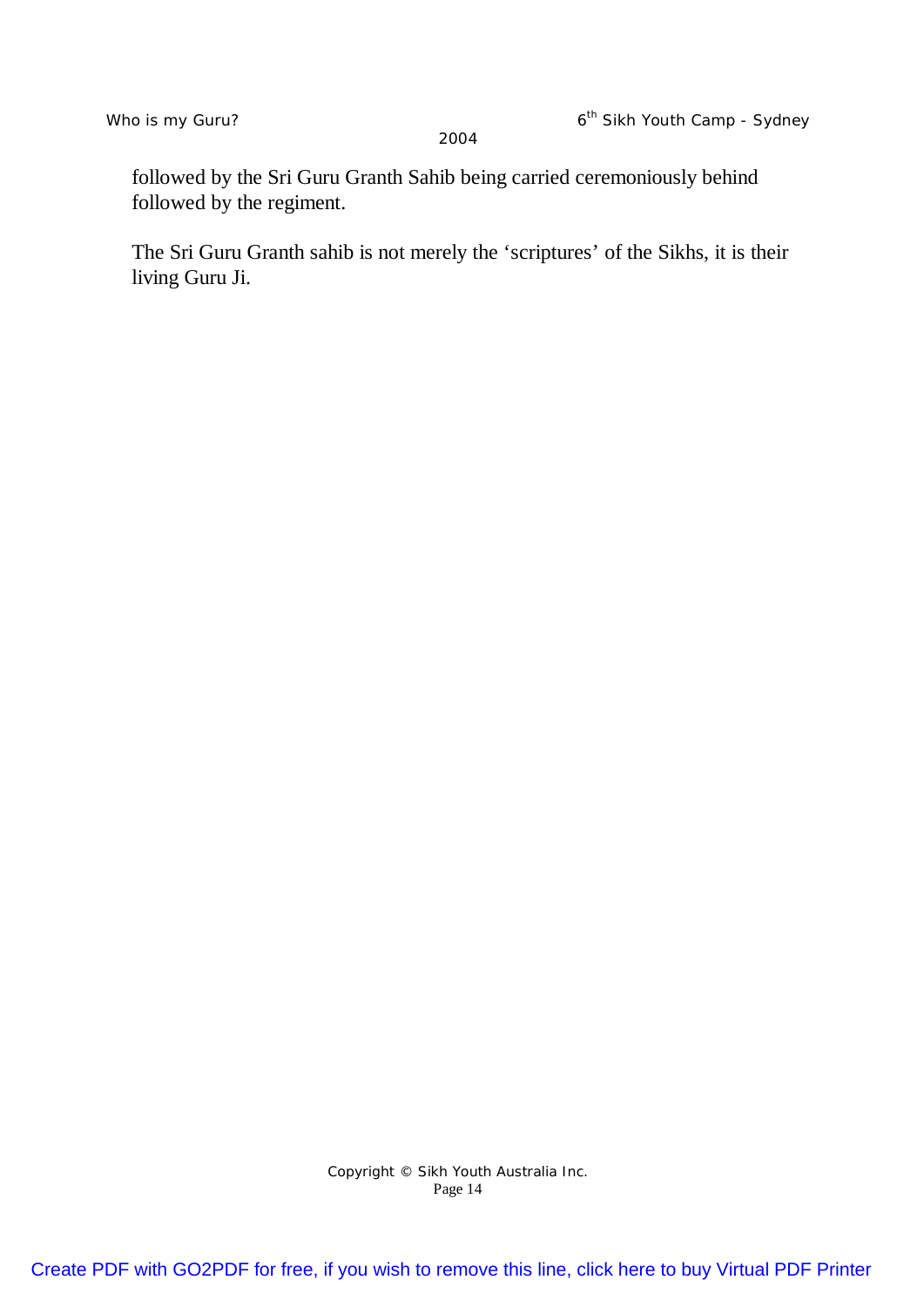## To Meat or not to Meat !

Two Malaysian Sikh friends almost came to blows after one had been to India on 'yatra' and insisted that Sikhs should be vegetarians and that eating of meat in Sikhi was a sin.

After great heated argument and ill-feeling, sanity prevailed and they decided to drive to Melaka (town where Baba Ji resided) to ask Sant Baba Sohan Singh Ji for his opinion on the subject.

Below is the dialogue which ensued between them and Baba Ji…

Bulvant Singh: "Baba Ji, our friendship has fallen apart on this issue of whether we Sikhs can eat meat or not. So we have come to you for your opinion. I have just been on yatra in India and have met a number of 'Sant Ji's' all of whom are of the opinion that we Sikhs should be vegetarians and insist on vegetarianism to 'sheka amrit'. They have quoted to me various quotations from the Sri Guru Granth Sahib validating their opinions. My friend here has almost come to blows with me saying that one 'yatra' to India should not change me, but he should…".

Baba Ji interrupted : "Kaka, let your friend speak for himself. You should not firstly decide for him whether he should or should not."

Jora Singh: "Baba Ji. Overnight, this so called friend of mine has suddenly becoming very religious and he is trying to push vegetarianism down my throat. We, as Sikhs, have lived for over a hundred years in Malaysia and have eaten meat, except halaal meat of course, as prohibited by the Rehat Maryadha. Even my father, who was a Granthi, used to do his own 'jhatka' behind the Gurdwara so that we could have chicken or goat meat or fish on special occasions and it is important, from a health point of view that we consume small amounts of meat for the essential health elements that meat contains. My father used to say that vegetarianism is not a religious requirement for a Sikh. Well, my family, Bapu Ji, and I have always held you in high esteem. I will accept your verdict and accept that Bulvant is right and that I am wrong if you say that we should be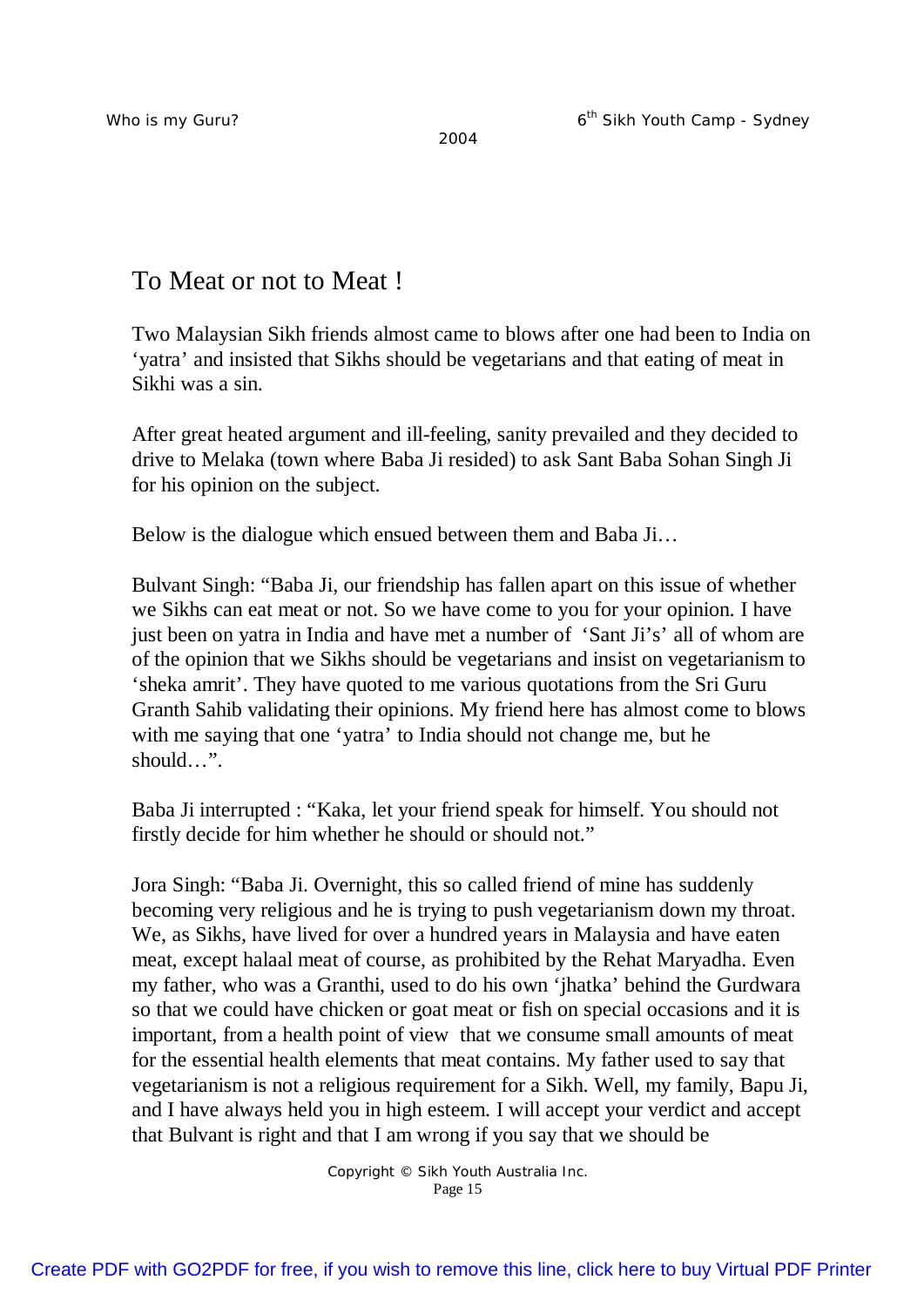vegetarians. Let me assure you that that will leave me very confused but I shall accept your verdict. I do not wish to lose such a good friend on such a mundane issue. I can become vegetarian. It is not difficult."

Baba Ji smiled: "I shall answer each of you separately, but I want the other to listen very carefully. But, before you interrupt, hear me out fully." They agreed.

"Both of you have lived up to now eating meat but avoiding 'halaal' meat, am I correct?" They both nodded in agreement.

"You, Jora Singh Ji, still believe that as Sikhs we can eat meat and you see no reason to change your mind except that we should avoid 'halaal'. Is that correct?" Jora nodded in agreement.

"Beta you are right in your assumption. The Rehat Maryadha states quite clearly that we can eat meat except that which is killed the Moslem way. The Rehat Maryadha was established some sixty odd years ago after much debate amongst the top Sikh luminaries of the time. One voice of dissension was that of Bhai Randhir Singh Ji who disagreed, but he was outvoted, so the Rehat Maryadha stands."

"There, I told you so!" shouted Jora to Bulvant.

Baba Ji: "Not so fast, beta. I am not finished yet! Now I shall address Bulvant Singh. Beta, you feel that we Sikhs should be vegetarians, yes?" Bulvant Singh nodded.

"Most BrahmGianis are of the opinion that a simple vegetarian life is essential for spiritual elevation. BrahmGianis also believe that it is not right for us to kill animals for our food when there is so much of good food available to sustain us. All spiritually elevated souls eat very little and drink very little. Food is a bare necessity and one should consume simple food, not elaborate and rich food. They believe meat falls in that category. There are references in the Sri Guru Granth Sahib which state that we should avoid food and drink and any other intake substance which adversely affects the body. In fact. Bhagat Kabir and Baba Faridh go even further as to stipulate that one who consumes meat or even fish will go to hell! So it is good that you now want to be a vegetarian."

"See, I told you so!" shouted Bulvant to Jora.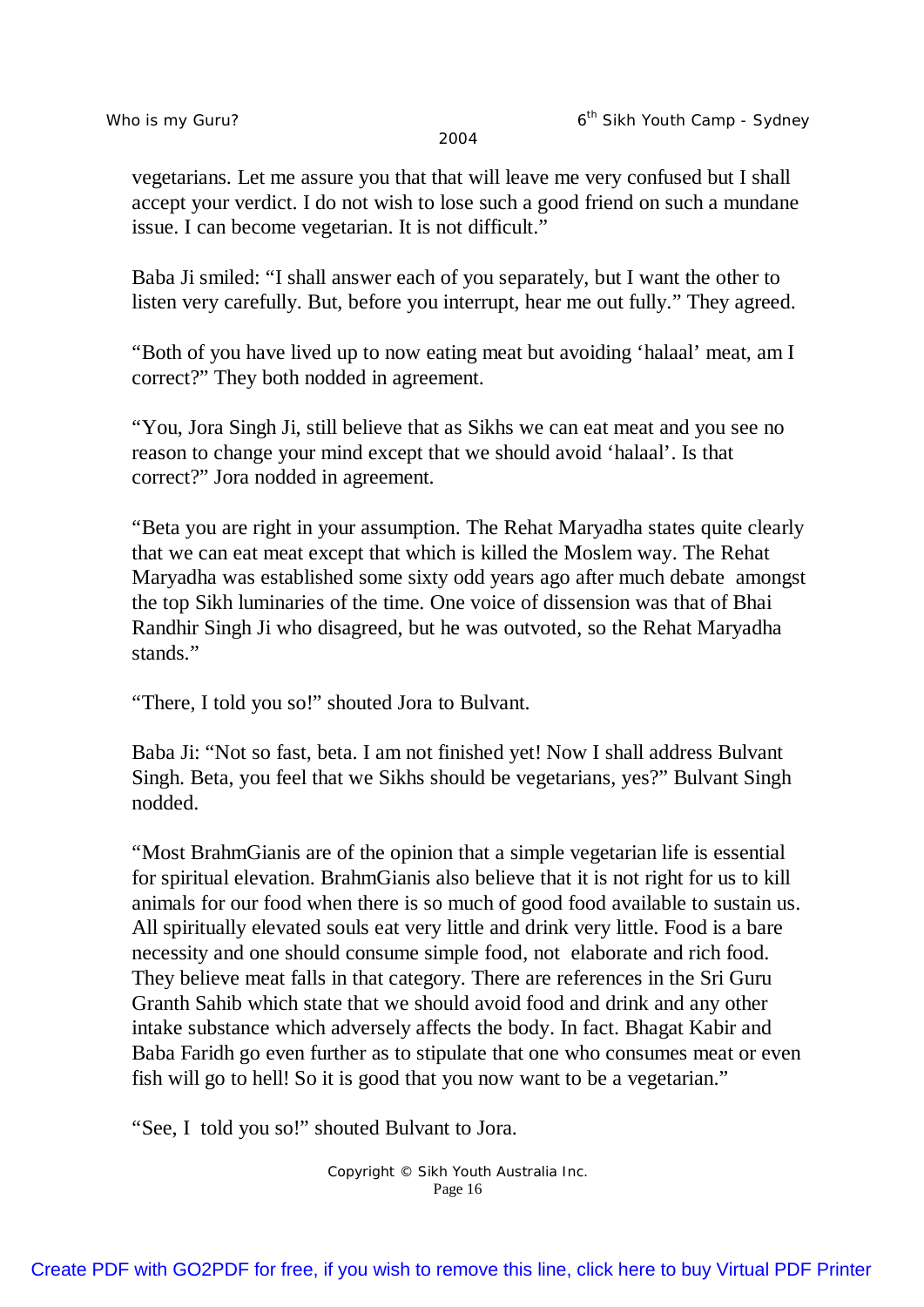Baba Ji: "I am still not finished yet. Let me now ask you both a question. Are you both 'Amritdhari Khalsa's?"

*2004*

Both looked confused.

Jora ventured. "We are not, Baba Ji. But we had come to you only to get your opinion on this meat eating issue, not about Amrit."

Baba Ji: "Beta, there is a gurbani line applicable to you both "Maas maas kar, murakh jhegeray …"

"You are both at each others throats about meat eating when the real issue is why are you both not Amritdhari Sikhs. That is the main issue. Meat is of minor relevance, the important issue is, why are you both not Amritdhari. Why have you both not taken your father, Kalghidhar Pita, Sri Guru Gobind Singh Ji's hand in Amrit and become his sons? That is what will give your spiritual elevation, not whether you are a vegetarian or not. Aren't you both not barking up the wrong tree?"

"As time goes on, and you follow the advice of Khalsahood, you will automatically find that you and your 'atma' will feel better eating and drinking simply. You will find that meat-eating will not agree with your 'being'. You will automatically give it up. So, the Guru Ji's were right in not making that a 'prescription' as is correctly reflected in the Rehat Maryadha, but the Rehat Maryadha does not state that you 'cannot' be a vegetarian. Does it? So do not fight on that issue, but consider seriously, becoming Amritdhari Sikhs. Let your spiritual father then help you with this meat issue."

Bulvant and Jora hugged each other as they drove back to their home town.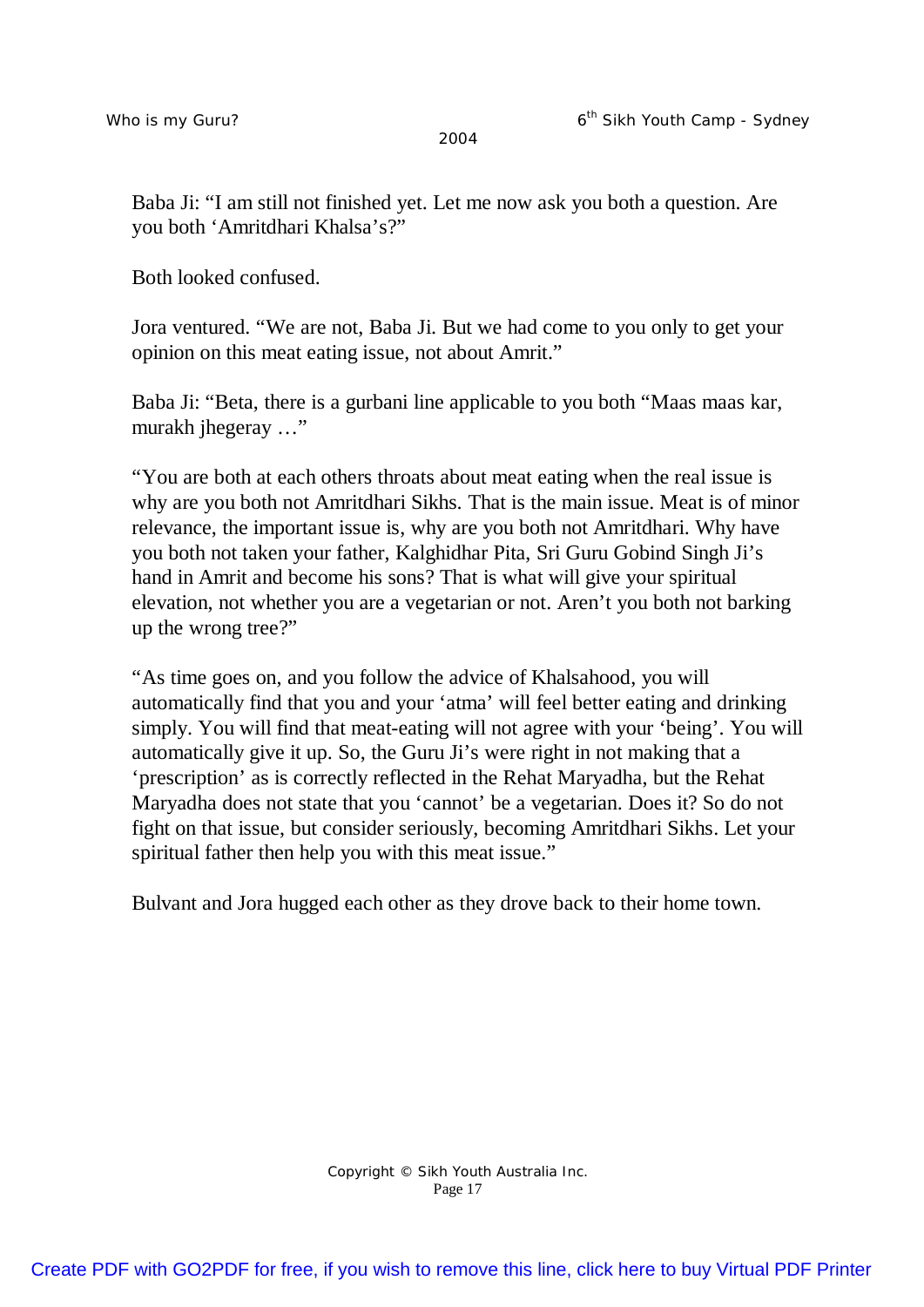## **What makes me a Sikh?**

- Ø My parents are Sikhs.
- Ø My second name or Surname is 'Singh' (for males) or 'Kaur'(for females).
- Ø I pray to One God who is called 'Satnaam' (The True Name) or 'Waheguru' (Wonderous Lord) in Sikhi.
- Ø I go regularly to a 'Sikh House of prayer, worship and meeting' called a 'Gurdwara' (The 'house' of the Guru). I bow and touch my forehead on the ground as a sign of respect to Waheguru (*metha taik*) before our altar which houses the word of God, the embodiment of our ten Guru Ji's (spiritual masters), called the Sri Guru Granth Sahib Ji.
- Ø I get up before the sun comes up and recite my prayers which are called NAAM SIMREN and NIT NEM.

*Amrit vela sach nau, vedayay vichar*.

- Ø I listen (and also sing if I can) 'Gurbani Kirten' regularly. This is the singing of Sikh hymns and is a form of Sikh meditation.
- Ø I live by the teachings of, and life examples set by, our ten Guru Ji's and 'gurbani' as embodied in the Sri Guru Granth Sahib Ji.
- Ø My mother tongue is Punjabi. The language of our Guru Ji's is called Gurmukhi.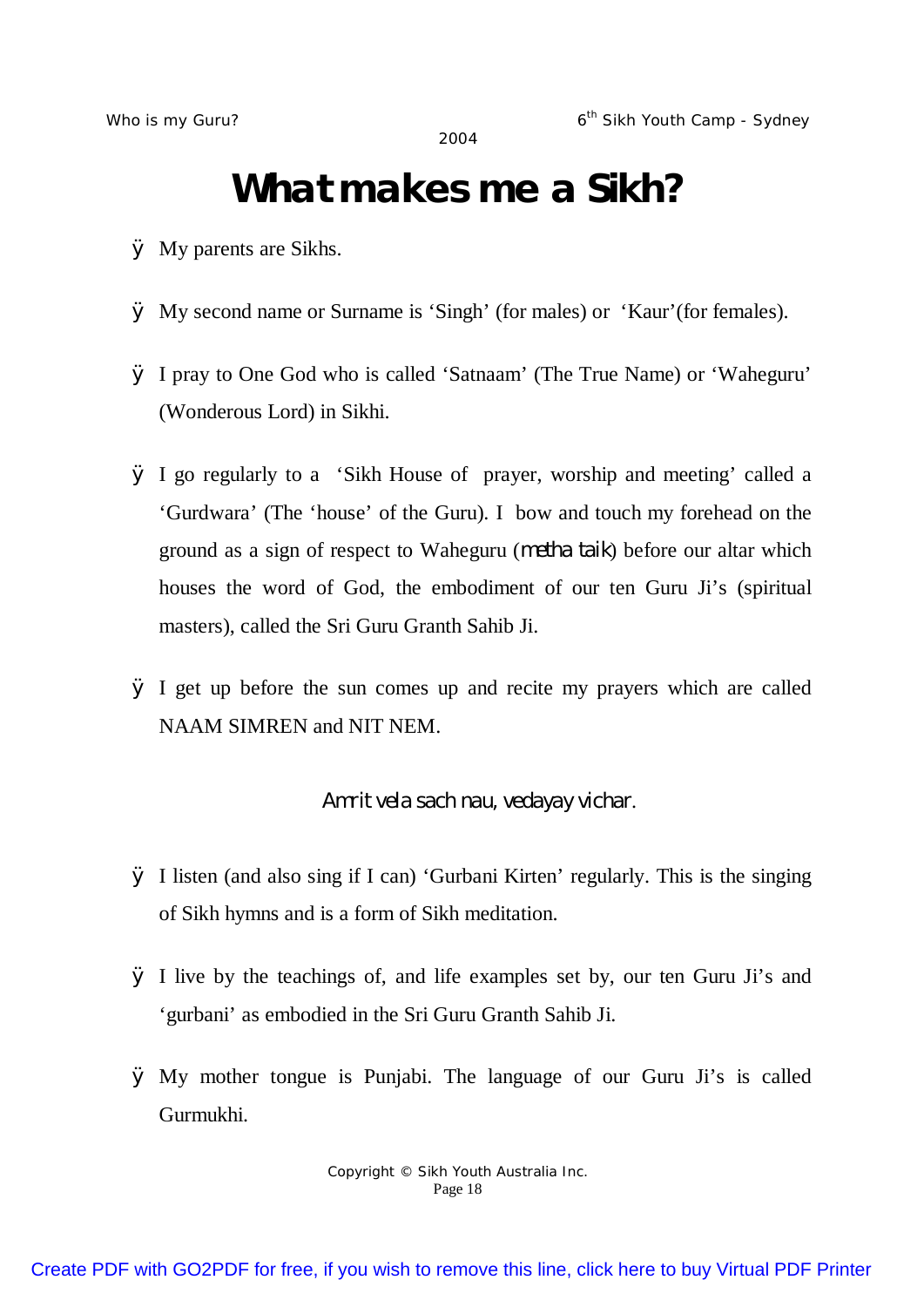## **Sikhi teaches me to:**

… recognise the divinity of Waheguru (the Infinite Intelligence) within me and how I can invoke this divine power within me to lead a successful and fruitful life.

… live in a state of 'Cherdhi Kala'. To be in a state of optimism and high spirits. To always think positive and never get depressed. Not to succumb to peer pressure, but perhaps be a trend-setter!

…do 'sewa' (selfless service) unto my fellow human beings because service unto my fellow human beings is service unto God. Being conscious of the well-being of others always engenders my own well-being and that of those who are nearest and dearest to me.

### *Nanak naam cherdhi kala, Tere Bhanay serbat dha bhela*

## **Why do I need to be a Sikh?**

It is my personal identity worldwide and within Australia. In the world wide community of human beings, I identify myself as an Australian Sikh. In the national identity of Australians, I belong to the SIKH community.

It is an indication of the principles - religious, spiritual, moral and social – to which I adhere.

It is simply an indication of MY way of life within the wider community of Australians and the even wider community of the human race. My community is part of the Diversity of communities that exists in Australia and in the world.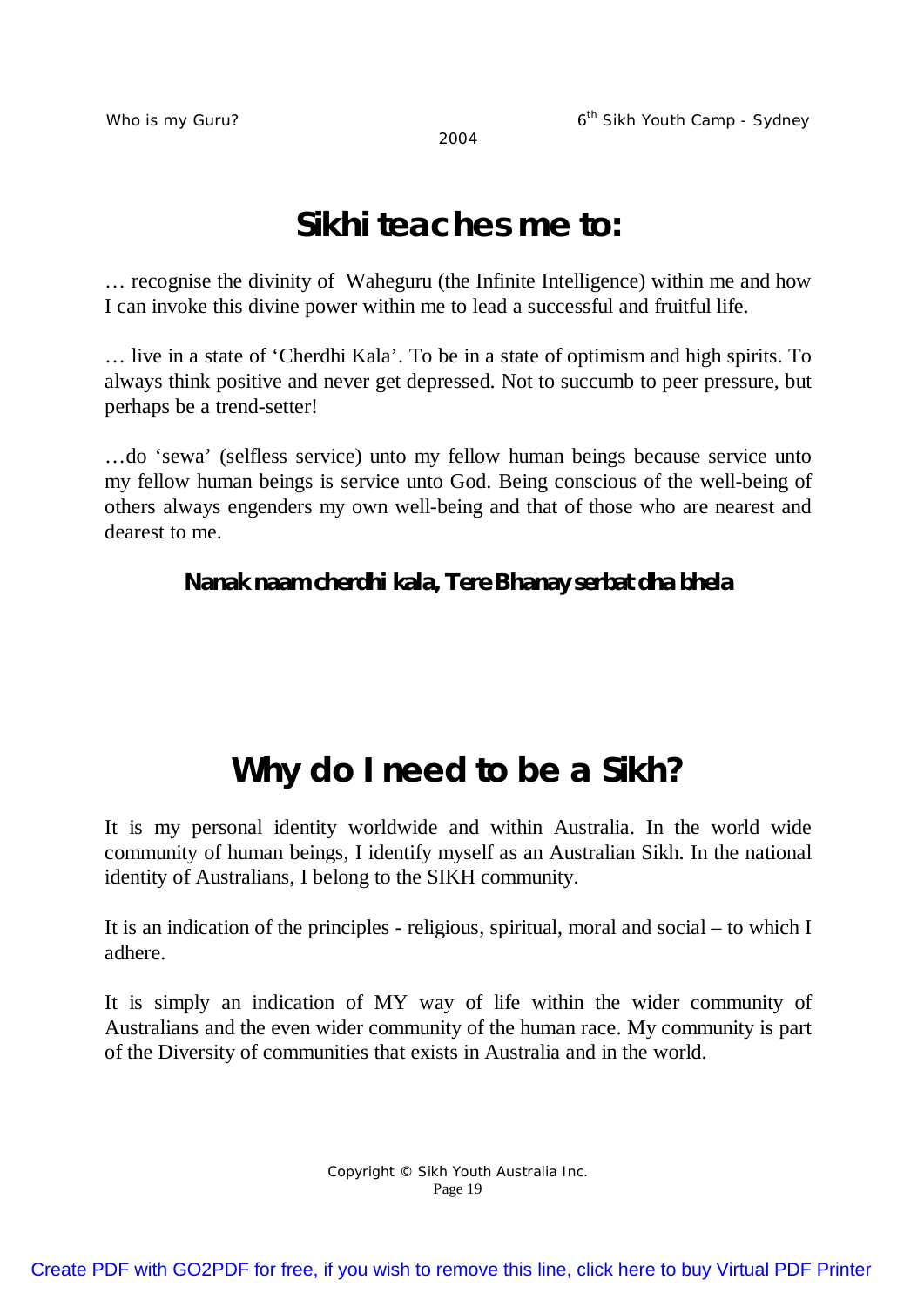## **The Essence of Sikhism**

## *To seek God, to find God and to be united with God.*

### ⇒ **Naam Jaapo** (Meditation)

A Sikh is to practice Naam Simran. It means remembering and reciting the Divine (God) at all times, by singing His praises and letting His love dwell within our hearts. A Sikh should also do Nitnam (daily prayers) and recite/listen to Gurbani (Scriptures).

### **Benefits**

- A Sikh who does Naam Jaap attains inner peace and happiness.
- Naam Jaap brings one nearer to God.
- Through Naam Jaap one attains salvation.
- Just say it: the Gur Mantar (Waheguru) and contemplate on the word Waheguru.

### **How**

- Recite the Gur Mantar aloud or silently in our mind.
- Everyone can practice Naam Simran at all times and everywhere (while walking, traveling, jogging, etc)

### **Say It**

Waheguru Waheguru Waheguru Waheguru Waheguru Waheguru

### ⇒ **Kirt Karo** (Working)

A Sikh does not renounce the world. He earns his living by honest means and by the sweat of his brow.

### ⇒ **Wand Shako** (Sharing)

A Sikh lovingly shares the fruit of his labour with others. A Sikh shares by giving Daswand and performing sewa.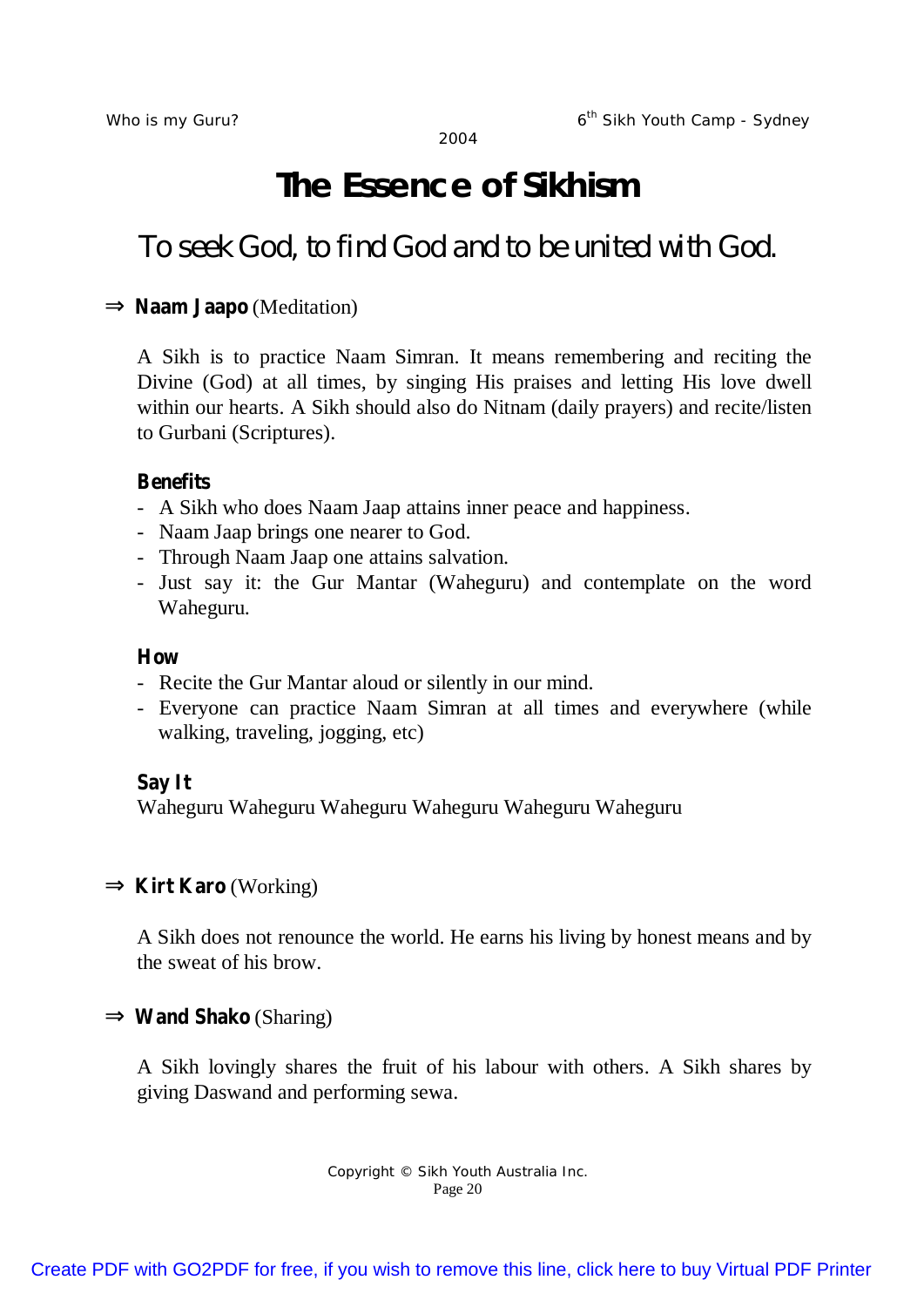## **The Fundamental Sikh Commandments**

### **The Beliefs**

- 1. The belief in One God
- 2. The belief in the Guru
- 3. The belief in the Guru Granth Sahib
- 4. The belief in freedom
- 5. The belief in democracy

### **Rules of Conduct**

- 1. Life of honesty
- 2. Life of truth
- 3. Life of restraint
- 4. Life of householder
- 5. Life of piety

### **Self-Discipline**

Be able to control:

- 1. Kam Passion
- 2. Karod Anger
- 3. Lob Greed
- 4. Moh Attachment
- 5. Hankar Pride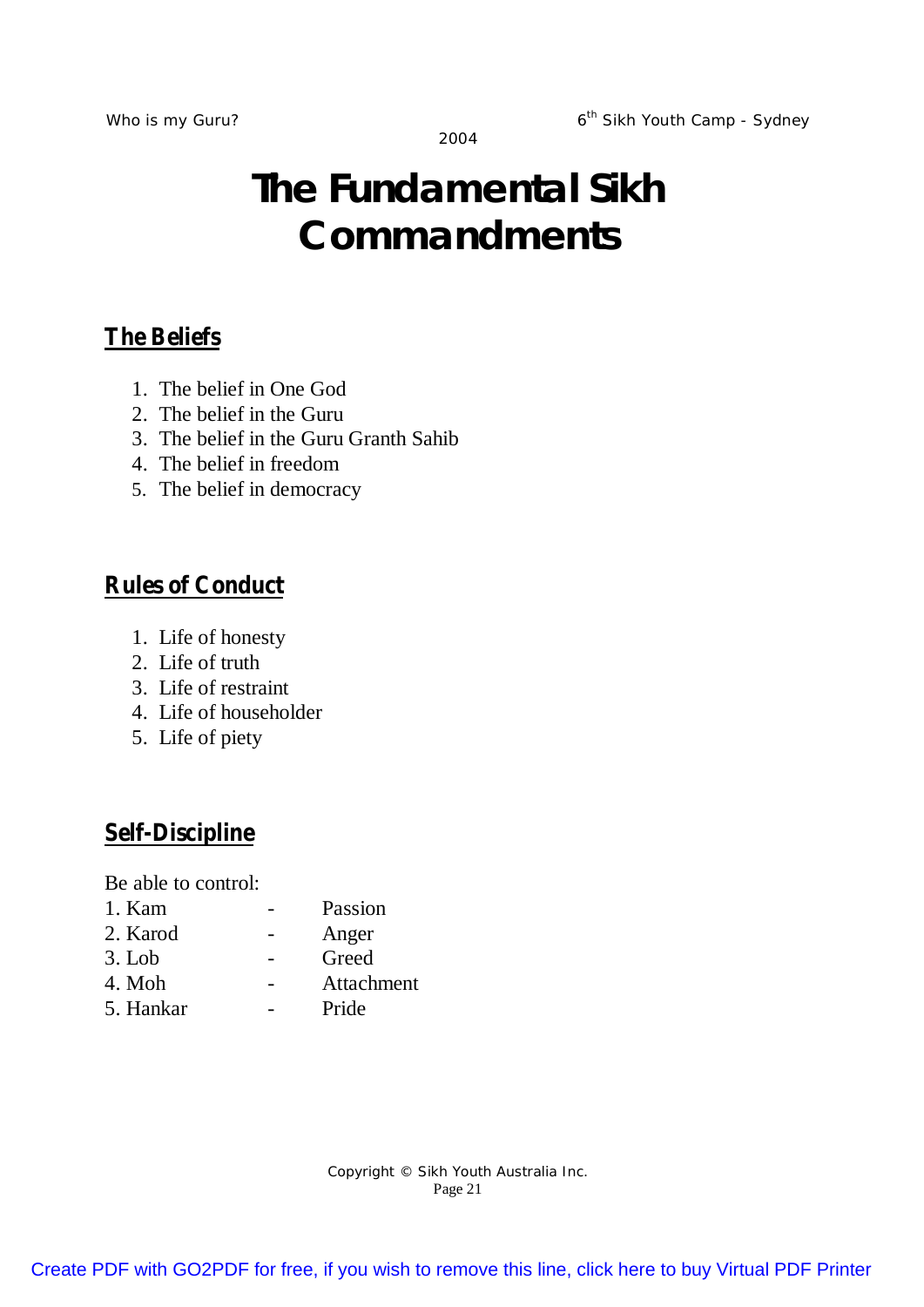## **Extracts from Rehat Maryada (***Sikh Code of Conduct***)**

The Sikh Code of Conduct was deliberated upon for over a decade from 1931 by most of the top Sikh scholars and Sikh institutions of the time and finally passed in 1941. Copies of the Rehat Maryada (as authorised by Akal Takhat) are widely available. It is the duty of all Sikhs to have knowledge of its contents. These are a few pointers (not referred to elsewhere in this Guide book) for encouraging discussion and discourse at camp.

#### **Definition of a Sikh**

Chapter 1: Article 1: Any human being who faithfully believes in One Immortal Being, Ten Gurus from Guru Nanak Dev to Guru Gobind Singh, The Guru Granth Sahib, The utterances and teachings of the ten Gurus and The baptism bequeathed by the tenth Guru, and who owes no allegiance to any other religion - IS A SIKH.

#### **A Sikhs personal life**

Chapter 111. Article 111. A Sikhs personal life should comprehend - meditation on Naam (Divine substance/God's attributed self) and the scriptures, leading life according to the Guru's teachings and altruistic voluntary service.

#### **Prayers/Meditation**

Chapter 111. Article IV : A Sikh should wake up in the ambrosial hours, take bath and concentrating his/her thoughts on the One Immortal Being, repeat the name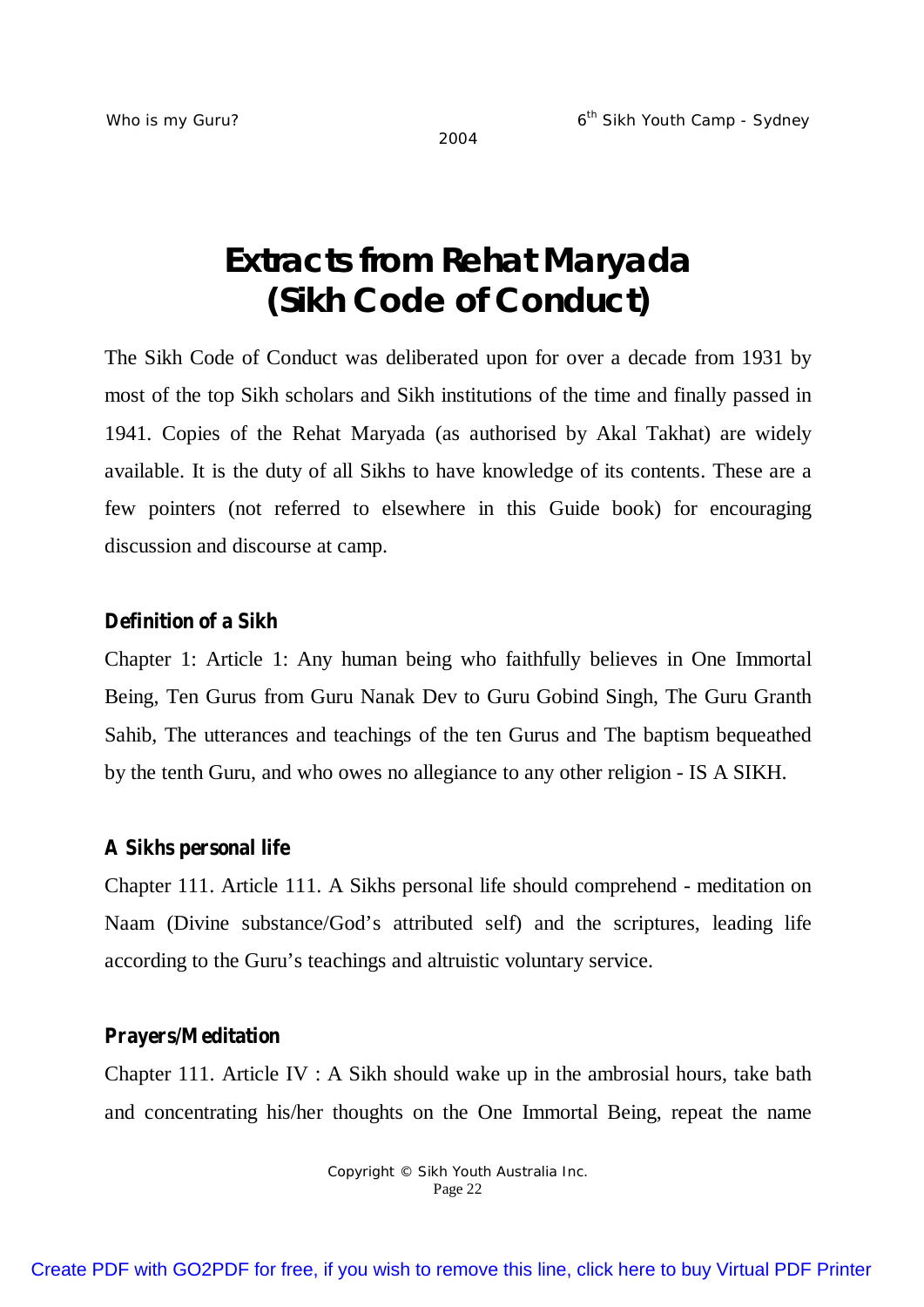'Waheguru' (Wonderous Dispeller of darkness). He/she should recite the following scriptural compositions every day - the Jap Ji, Jaap and Ten Sawaiyays in the morning. At dusk he/she should recite Rehraas and before going to bed at night, the Sohila. The morning and evening recitations should conclude with the Ardaas (Text of Ardaas is specified).

#### **Corporate responsibility**

Chapter 13, Article 23 to fulfill Panthic obligations (obligations as a member of the corporate entity, the Panth), even as he/she performs his/her individual duties. ... the tenth Guru gave Sri Guru Granth Sahib Ji its final shape and invested it with Guruhood.

#### **Birth : Naming Ceremony.**

…a holy Hukm Nama should be taken. A name should be selected starting with the first letter of the Hukm Nama

…a male child's name should have the suffix 'Singh'.

…a female child's name should have the suffix 'Kaur'.[Chapter 11, Article 17 (a)]

#### **Anand Karaj : Sikh Marriage**

(a) A Sikh man and woman should enter wedlock without giving thought to the prospective spouse's caste and descent

(b) A Sikh's son/daughter must be married to a Sikh.

(c) A Sikh's marriage should be solemnised by Anand Karaj rites. ...

(k) Persons professing faiths other than the Sikh faith cannot be joined in wedlock by the Anand Karaj ceremony. ... (Chapter 11, Article 18)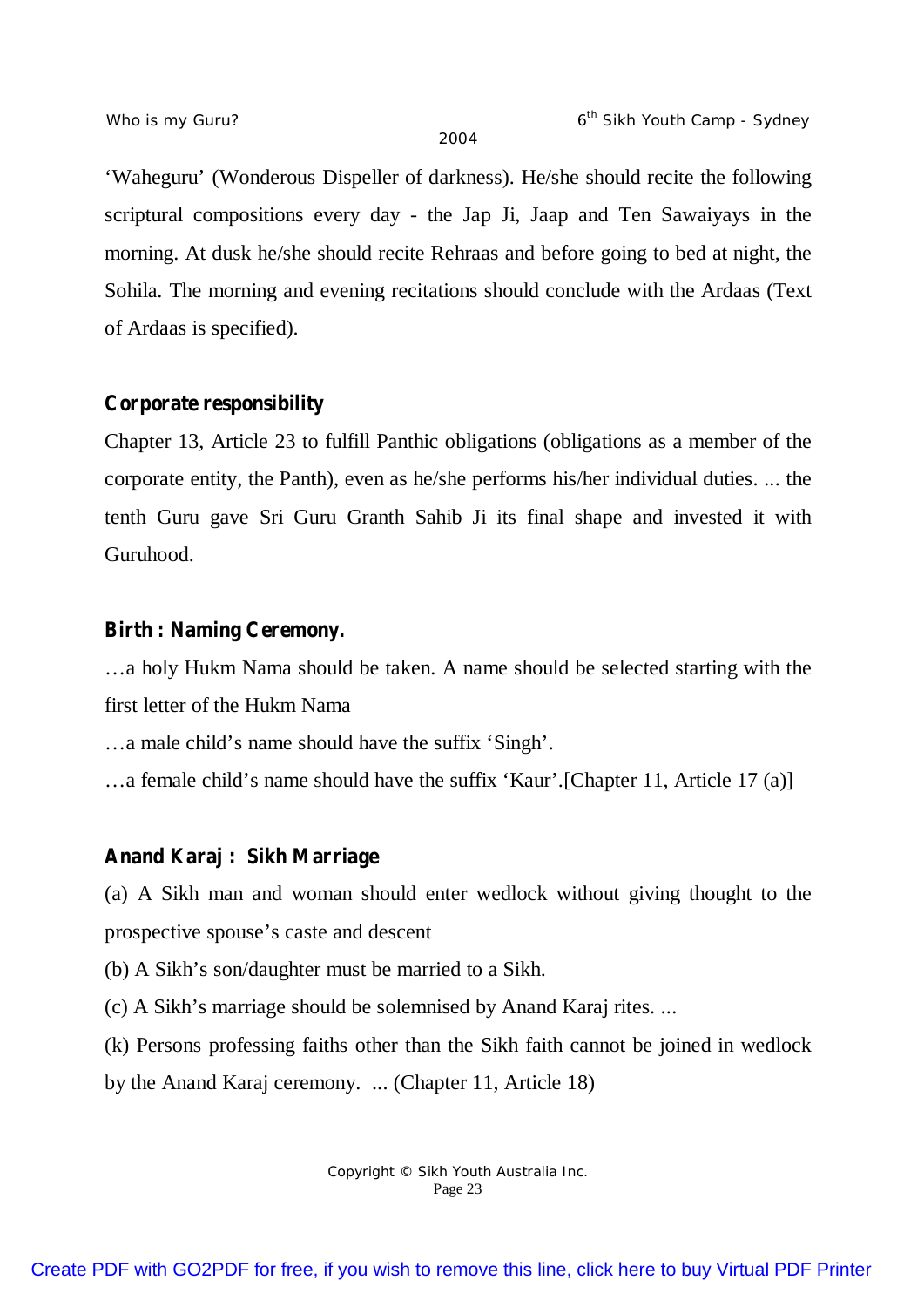## **From a Sikh to a Khalsa - AMRIT**

I want to become a son/daughter of Guru Gobind Singh Ji!

To show that I mean it, I shall make the first commitment to my spiritual father and Guide, Sri Guru Gobind Singh Ji, as he requires.

#### **(1) I SHALL KEEP MY HAIR**

I shall keep my hair clean and tie a 'dastaar' (turban) in public.

Meanwhile I shall start by getting up at Amritvela, the ambrosial hours and doing Naam Simran and as much Nitnam as I know and can.

I now belong to my father, Sri Guru Gobind Singh Ji and mother, Mata Sahib Kaur Ji.

They watch over me and guide me.

I shall aspire to do what is expected of me by my father and which will make him proud of me. I shall refrain from actions which will disappoint him.

I shall read and understand the 'Rehat' Maryada approved by the Guru Khalsa Panth.

## **(2) I SHALL RESPECT & WEAR THE REMAINING 4 'K'S'** KARA KANGA KIRPAN **KACHERA**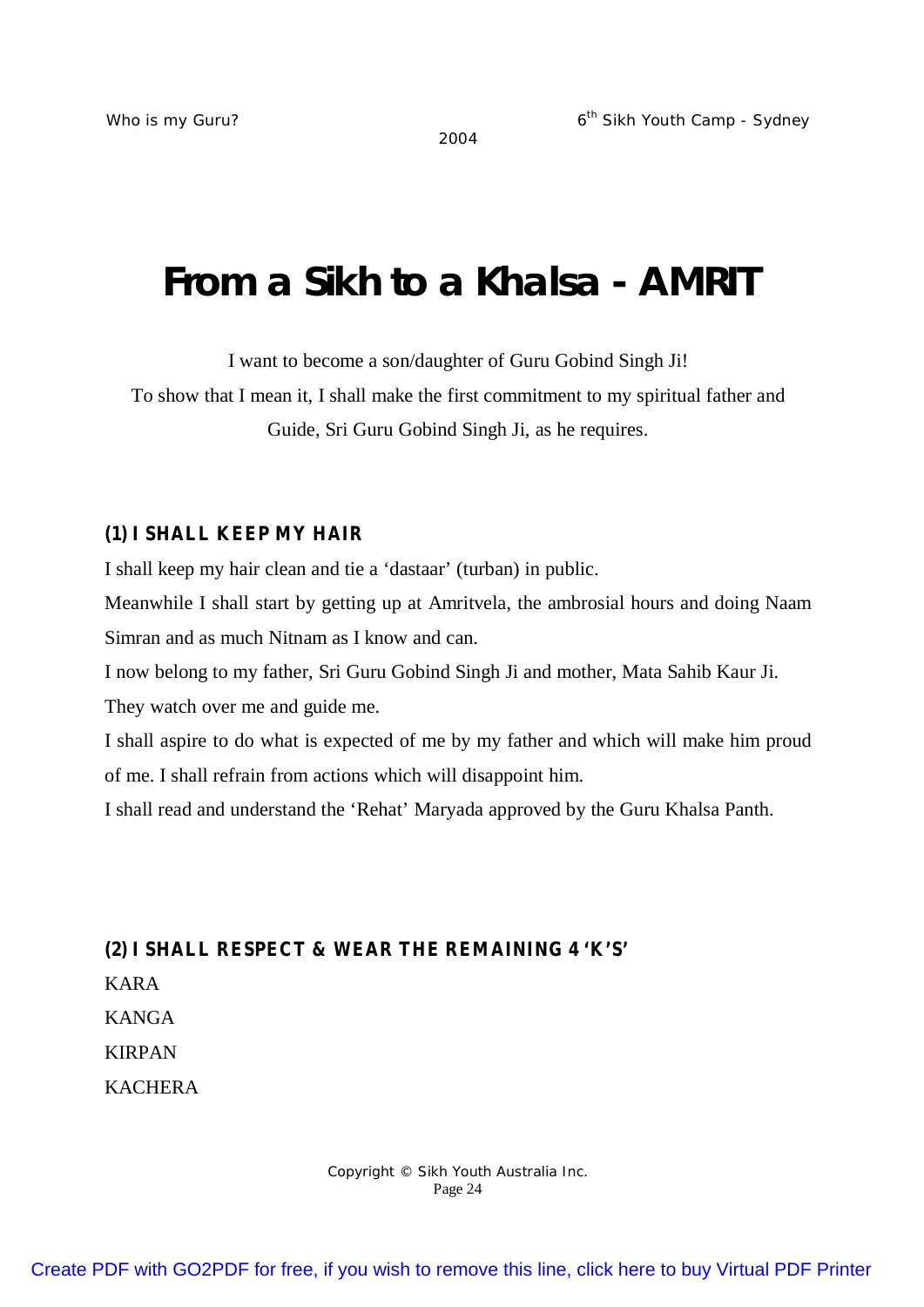#### **(3) NAAM-SIMREN & NITNEM**

a. I shall ensure that I get up early and do Naam Simran while carrying out my ablutions. b. I shall aspire to do all five prescribed 'bani's' ultimately. I could progressively build to that stage depending on my circumstances and fluency of doing Path.

*2004*

The full prescribed Nitnem is: At amritvela : Jap Ji Sahib, Jaap Sahib and Sawayiyay In the evening : Rehraas and on retiring for the night - Sohila.

c. I shall on occasions also do the full Anand Sahib, Sukhmani Sahib and 'Path' from the Sri Guru Granth sahib.

#### **(4) I SHALL REFRAIN FROM THE USE OF TOBACCO**

a. I shall not partake of liquor, any other intoxicants or drugs unless medically prescribed.

b. I shall not eat meat slaughtered in a ritualistic way. Ideally, if I do eat meat, it should be '*jhatka'.*

c. In general, I shall not do anything or eat/drink/inhale any substance which is ruinous to my health.

#### **(5) I SHALL BE A LAW-ABIDING CITIZEN OF THE COUNTRY I LIVE IN**

#### **(6) I ASPIRE TO BE A SANT-SIPAHI**

I shall look after my health, be physically fit, and learn how to defend myself so that I can also go to the aid of someone in distress. I am a Saint-Soldier of Sri Guru Gobind Singh Ji.

**I am ready to take Amrit. I want to become a Khalsa**

Copyright © Sikh Youth Australia Inc. Page 25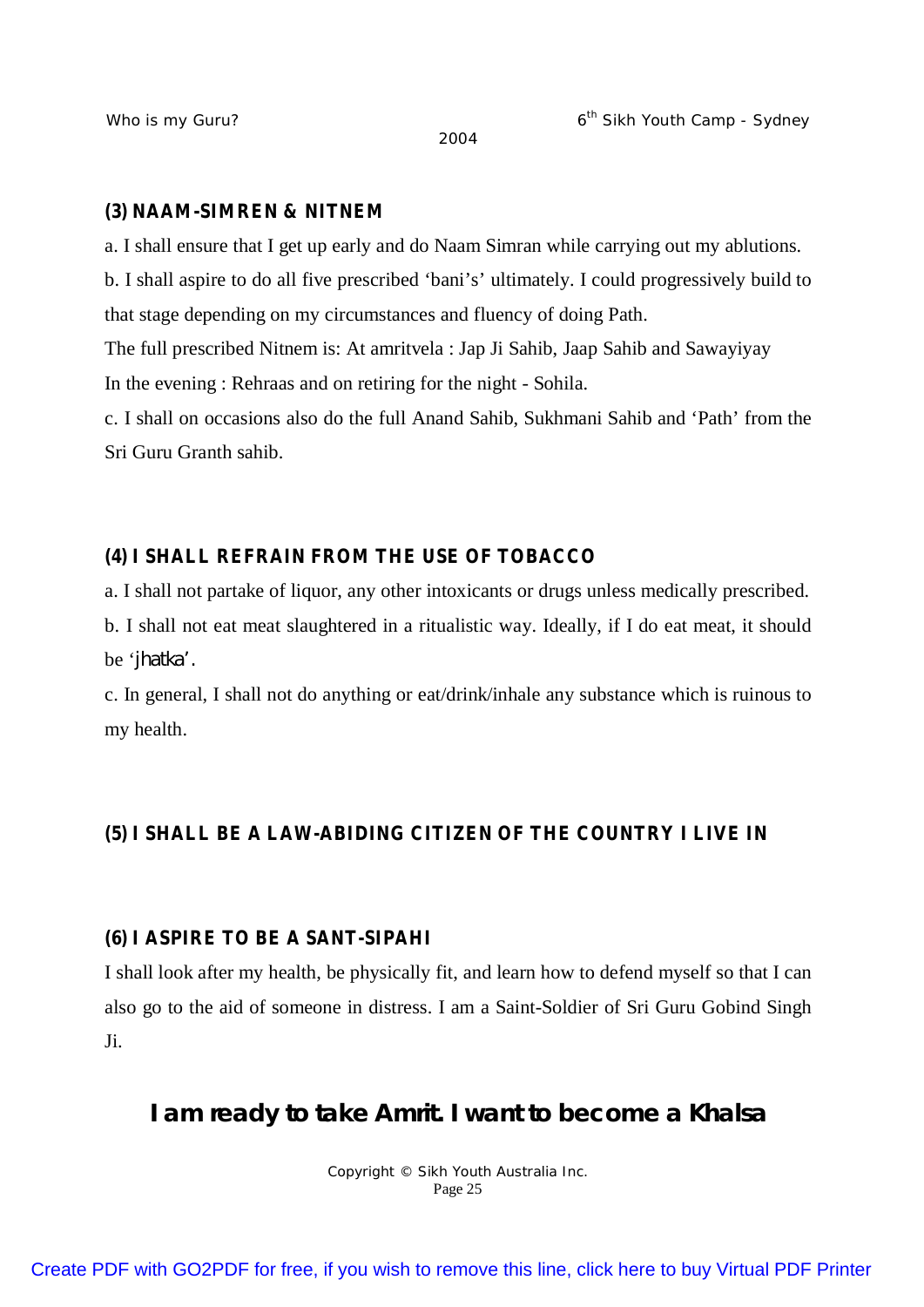*th Sikh Youth Camp - Sydney*

*2004*

## **THE KHALSA ANTHEM-DAYH SHIVAA**

- 1. Dayh Shivaa bar mo-eh ihai, Shubh karman tay kabhahoo(n) na taro(n)
- 2. Na daro(n) ar so jab jaa-e laron(n). Nishchai kar aapnee jeet karon(n)
- 1. Ar Sikh haao aapanay hee man kaao, Ih laalach hau gun tau ucharo(n)
- 2. Jab aav kee audh nidhan banai, At hee ran mai tab joojh maro(n)
- 1. *Grant me, O God, this blessing; May I never refrain from righteous act.*
- 2. *May I fight without fear against all foes in the battle of life, and, with the courage of Faith, achieve the Victory.*
- 3. *May my mind be ingrained with Your Teachings; May my highest ambitions be to sing your praises.*
- 4. *And, when this mortal life comes to its end, May I die in battle, with limitless courage!*

Copyright © Sikh Youth Australia Inc. Page 26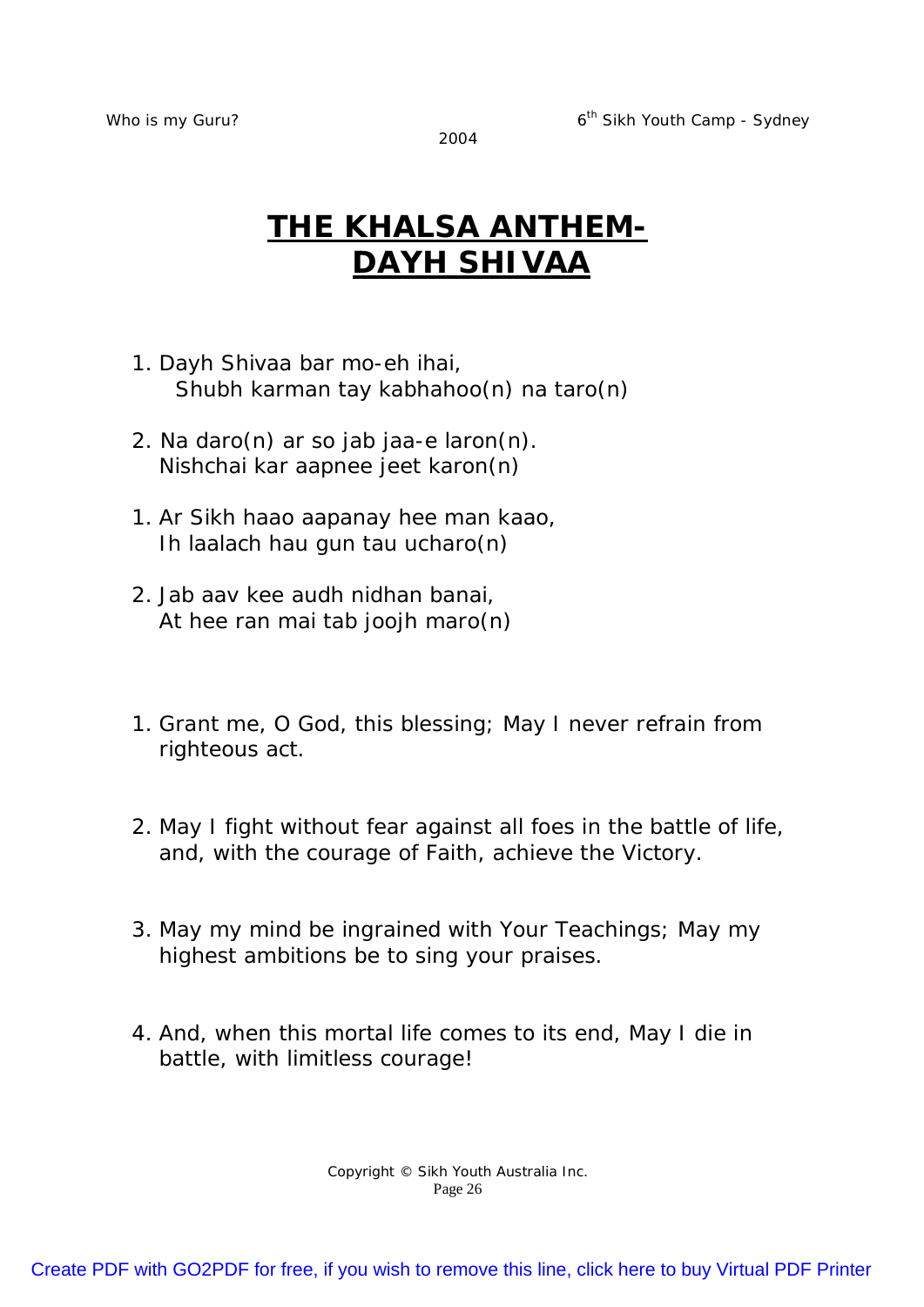## **AVOH SIKH SATIGUR(U) KE PIARIHO**

- 1. Avoh sikh Satgur(u) ke piariho, Gavoh sachi bani
- 2. Bani ta gavoh Guru keri, bania sir(i) bani
- 3. Jin kau nadar(i) karam(u) hovai, hirdai tina samani
- 4. Pivoh anmrit(u) sada rahoh Har(i) rang(i), japiho saring pani
- 5. Kahai Nanak(u) sada gavoh, eh sachi bani
- *1. Come , you true and beloved devotees of the True Guru and sing the True Hymns*
- *2. Sing the True Hymns of the True Guru, which are the Hymns of all Hymns*
- *3. The True Hymns will enter the hearts of those persons, upon whom God looks with kindness*
- *4. Abide in the true love of God, meditate on His Name (Naam) and then you will forever drink Nectar*
- 5. *(Satguru) Nanak says, sing the True Hymns forever*

Copyright © Sikh Youth Australia Inc. Page 27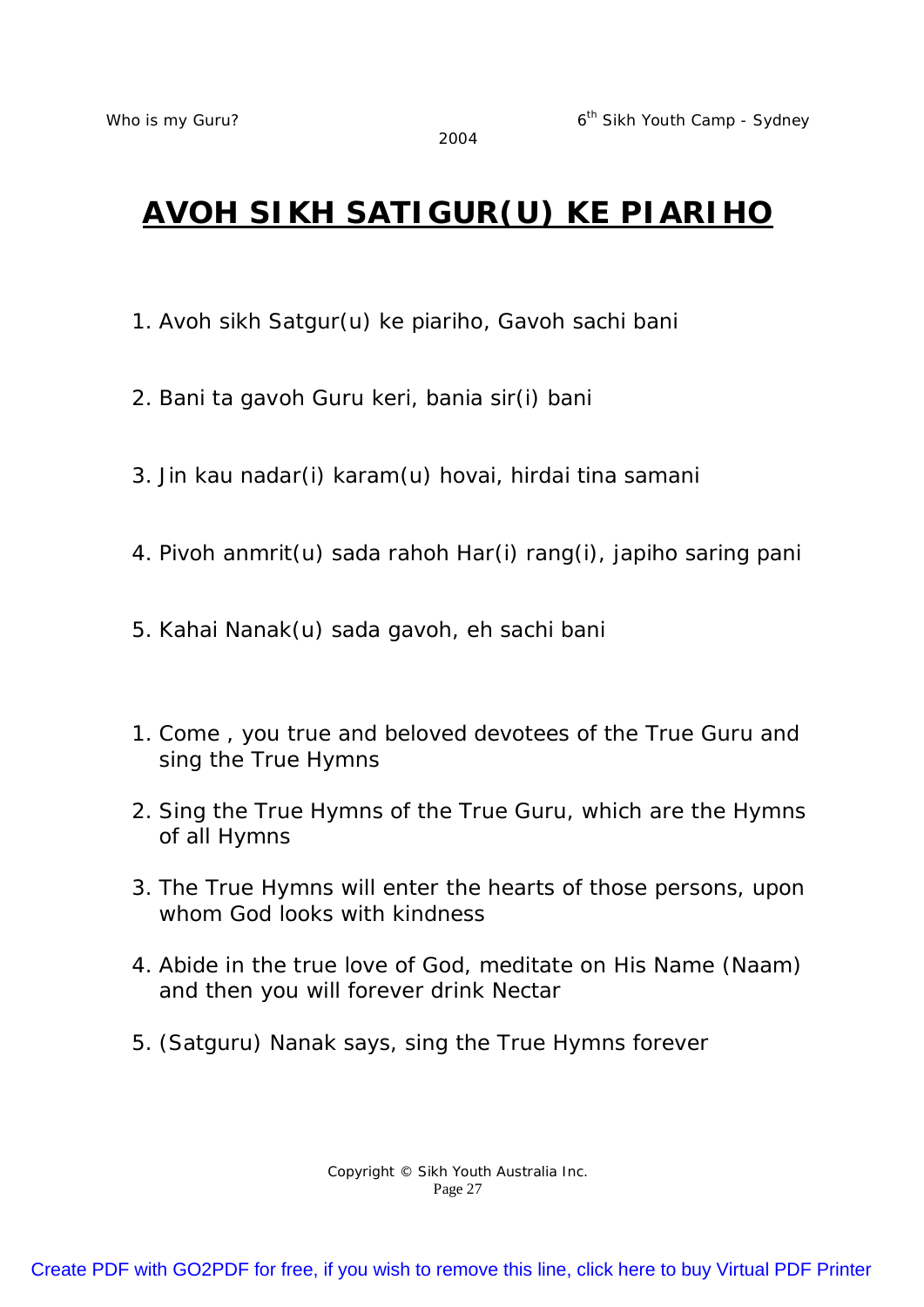## **GAME OF LOVE- Jau Tau Praym**

Jau tau praym khaylan kaa chaa-o Sir dhar talee galee mayree aa-o It maarag pair dhareejai *Sir deejai kaan na keejai*

#### If you desire to play the game of love, come this way with your head on your palm, Once you have stepped on *this path, be prepared to offer your head as sacrifice and fear not public opinion*

Pehilaa maran kabool, jeevan kee chhad aas Ho-o sabhanaa kee raynukaa, Tau aa-o hamaari paas

Accept death first, become the dust under the feet of others (practice total humility), then come on my path

Gagan damaamaa baaji-o, pari-o neeshaanai ghaa-o Khayt jo maandi-o soormaa, ab joojan ko daa-o Sooraa so pehichaanee-ai, Jo larai deen kay hayt Purjaa purjaa kat marai, Kabahoo na chhaadai khayt

The battle drum beats, aim is taken. The warrior enters the battlefield - it is time for combat. He alone is a true *warrior, who fights for his 'dheen' (universal principles such as Truth, Justice, Love, Equality, Harmony, Charity and so on). Though cut to pieces he deserts not the battlefield.*

> Copyright © Sikh Youth Australia Inc. Page 28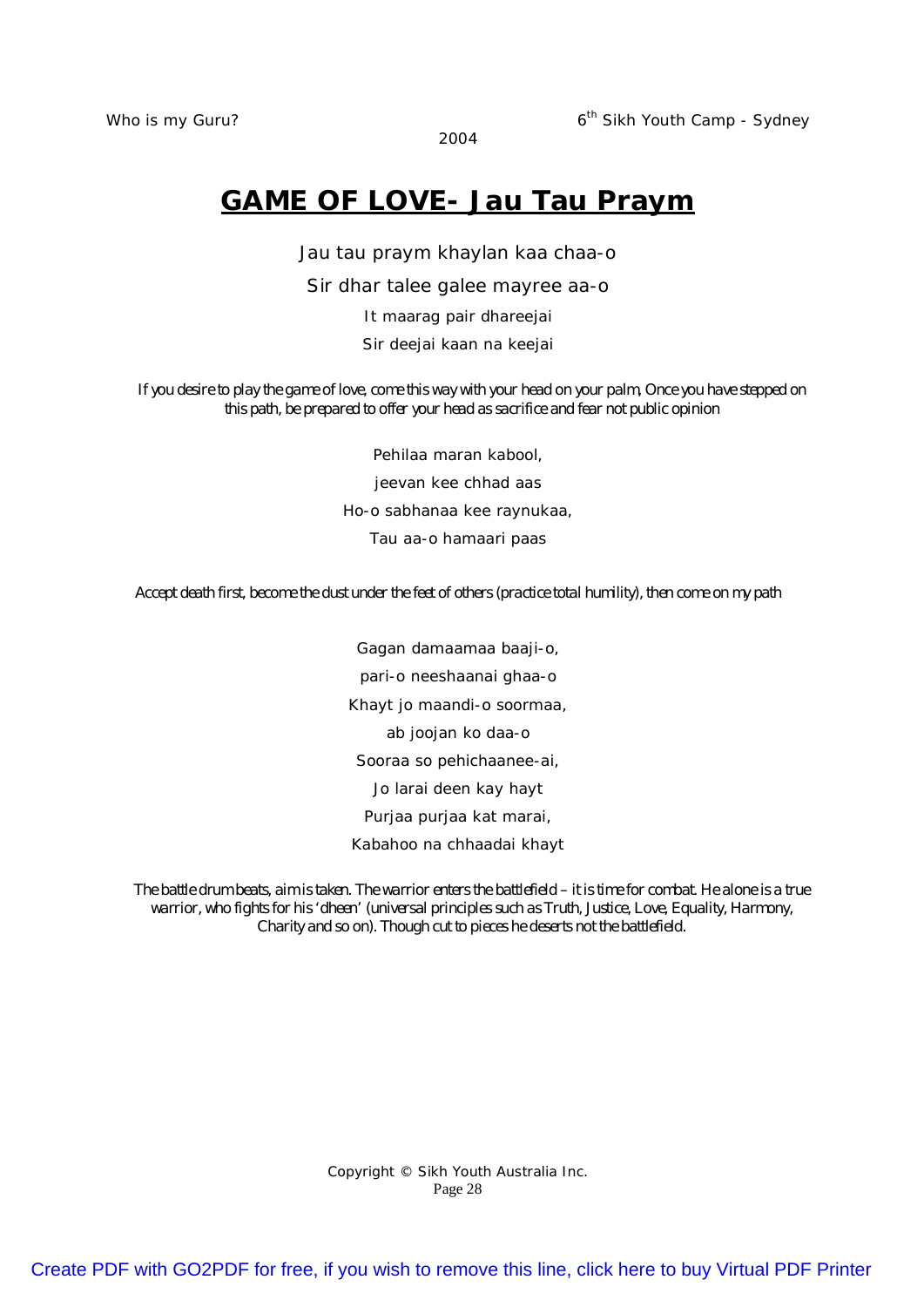## **PRAYER BEFORE FOOD**

- 1. Dadaa Daataa ek hai sabhko devanhaar
- 2. Dhendhe tot na aava-ee agant bhare bhandar
- 3. Jis daa ditaa khavana tis kaheeai saabas
- 4. Nanak hukam na chalaee naal khasam chalai ardaas
	- *1. One Waheguru gives to all His creations*
	- *2. When Waheguru gives, He gives without restrictions and has abundance of everything (for everyone)*
	- *3. Let us thank Waheguru ji whose gifts of food we eat.*
	- *4. Nanak says, with Waheguru, only humble supplications are fulfilled and not commands*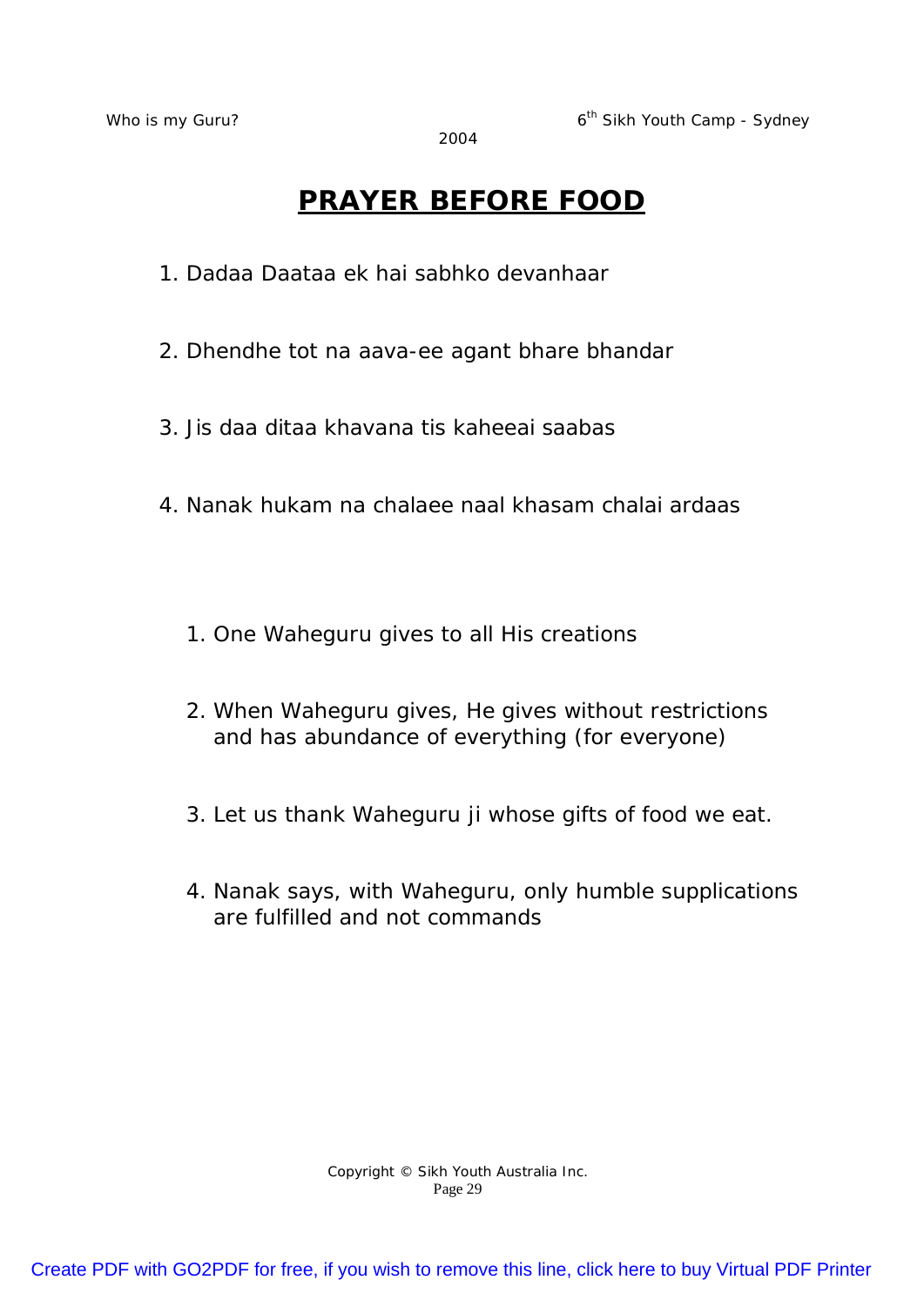## **Taatee Vaa-o Na Laga-ee**

- 1. Taatee vaa-o na laga-ee, paarbrahm samaa-ee.
- 2. Chaugirad hamaarai raam kaar, dukh lagai na bhaa-ee.
	- 3. Satigur pooraa bhayti-aa, jin banat banaa-ee.
	- 4. Raam naam aukhadh dee-aa, aykaa liv laa-ee.
	- 5. Raakh lee-ay tin rakhan-haar, sabh bi-aadh mitaa-ee.
	- 6. Kaho Naanak kirpaa bha-ee, prabh bha-ay sahaa-ee.
		- *1. The hot winds do not touch me; the Supreme Lord is my Sanctuary.*
		- *2. I am surrounded by the Protection of God; pain does not touch me.*
			- *3. I have met with the Perfect True Guru, who has brought about this happy consumption.*
		- *4.He has given me the Cure-All of the Name of the Lord, and I am attuned to the Lord.*
		- *5. I am saved and protected by the Protector-Lord, and all my troubles are dispelled.*
			- *6. Says Nanak: He has become merciful to me; Gods has blessed me with His All-Powerful Support.*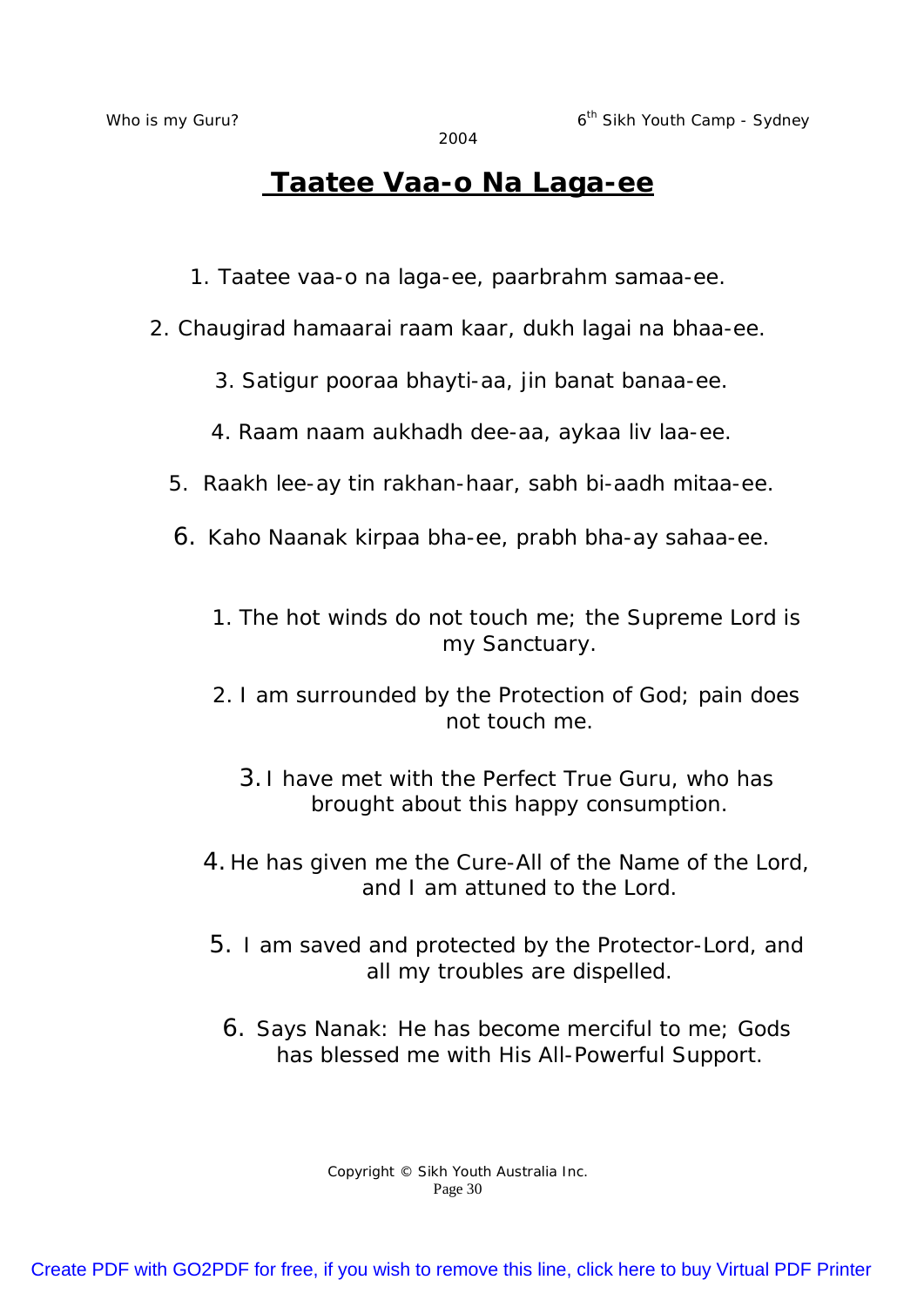## **Jis Kay Sir Oopar Too(n) Su-aamee**

- 1. Jis kay sir oopar too(n) su-aamee, so dukh kaisaa paavai.
- 2. Bol na jaanai maa-I-aamad maataa, mamaa cheet na aavai.
- 3. Mayray raam raa-i, too(n) santaa kaa, sant tayray.
- 4 Tayray sayvak kau bhau kichh naahee, jam nehee aavai nayray.
- 5. Jo tayrai rang raatay su-aamee, tin kaaa janam maran dukh naasaa.
- 6. Tayree bakhash na maytai ko-ee, satigur kaa dilaasaa.
- 7 .Naam dhi-aa-in, sukh fal paa-in, aath pehr aaraadheh.
- 8. Tayree saran, tayray bharvaasai, panch dusht lai saadheh.
- 9 .Gi-aan dhi-aan kichh karam na jaanaa, saar na jaanaa tayree.

10.Sabh tay vadaa satigur naanak, jin jal raakhee mayree.

- *1. The one, over whose head You are, O Lord-master; How can that one suffer pain?*
- *2. Intoxicated with the wine of Maya, the mortal does not know how to speak; and he does not think of death.*
- *3. O my Lord-King; You belong to the Saints, and the Saints belong to You.*
- *4. Your servant has nothing to fear; because the messenger of death does not approach him.*
- *5. They who are imbued with Your Love, O Lord-Master; have their pains of birth and death removed.*
- *6. Your Bountiful Blessings cannot be taken away; the True Guru has blessed me with this abiding faith.*
- *7. They who meditate upon the Naam, obtain the Fruit of Peace. Twenty-four hours a day they contemplate You.*
- *8. Seeking Your Shelter and Your Support; They overcome the five villains.*
- *9. I do not know Divine Wisdom, meditation or the performance of good deeds. I do not appreciate Your Worth.*
- *10. Greatest of all is the True Guru Nanak; Who has saved my honour in this Dark Age of Kali Yuga.*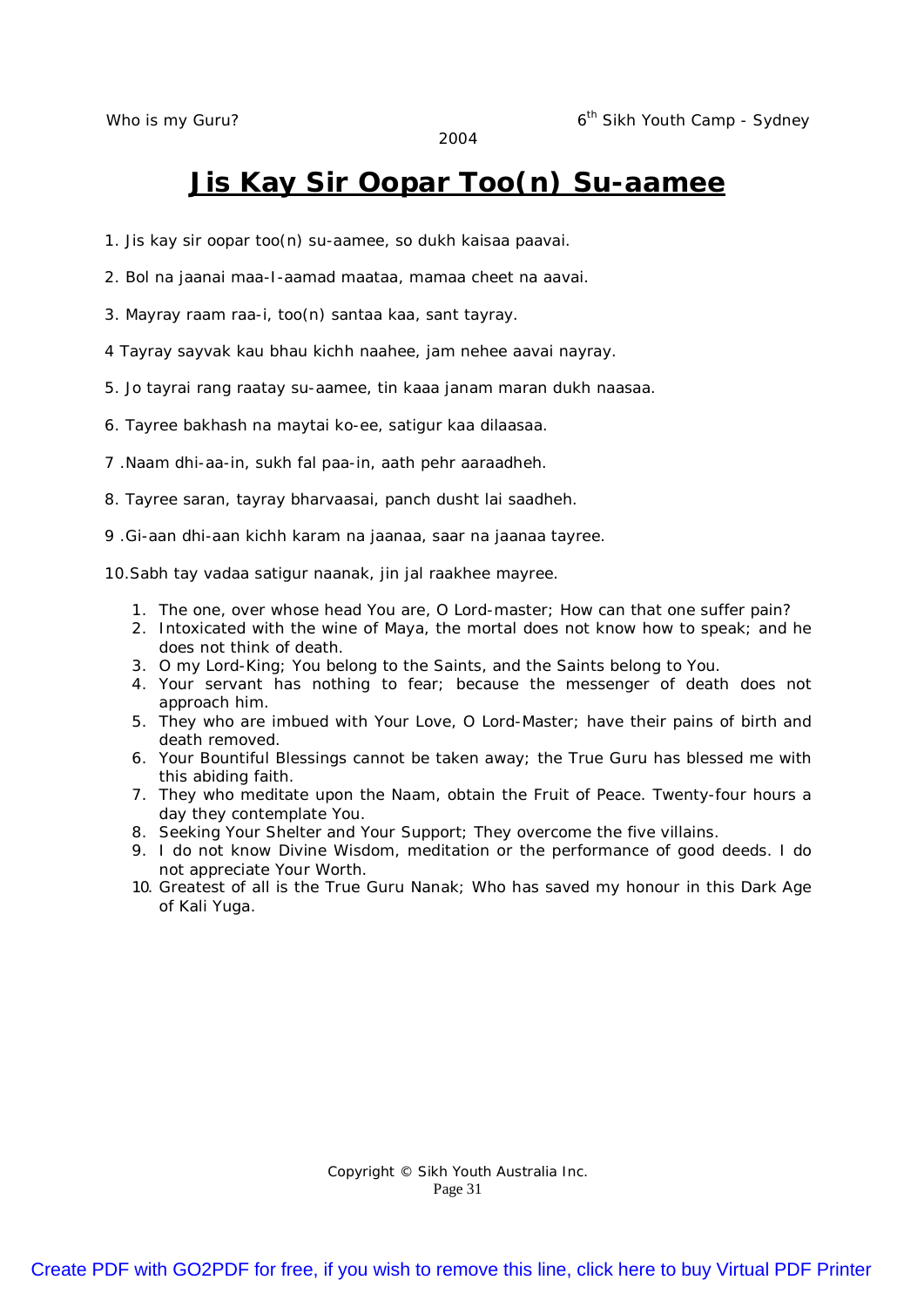# **NISHAN**  $HIB$  **SELAMI**

**Degh Tegh Fateh Panth Ki Jeet**

**Jhoolde Nishan Rahein Panth Maharaaj Ke.**

**Jugh jugh jite hovaye Khande de nishan di**

> **Boleh So Nehaal Sat Sri Akaal!**

Copyright © Sikh Youth Australia Inc. Page 32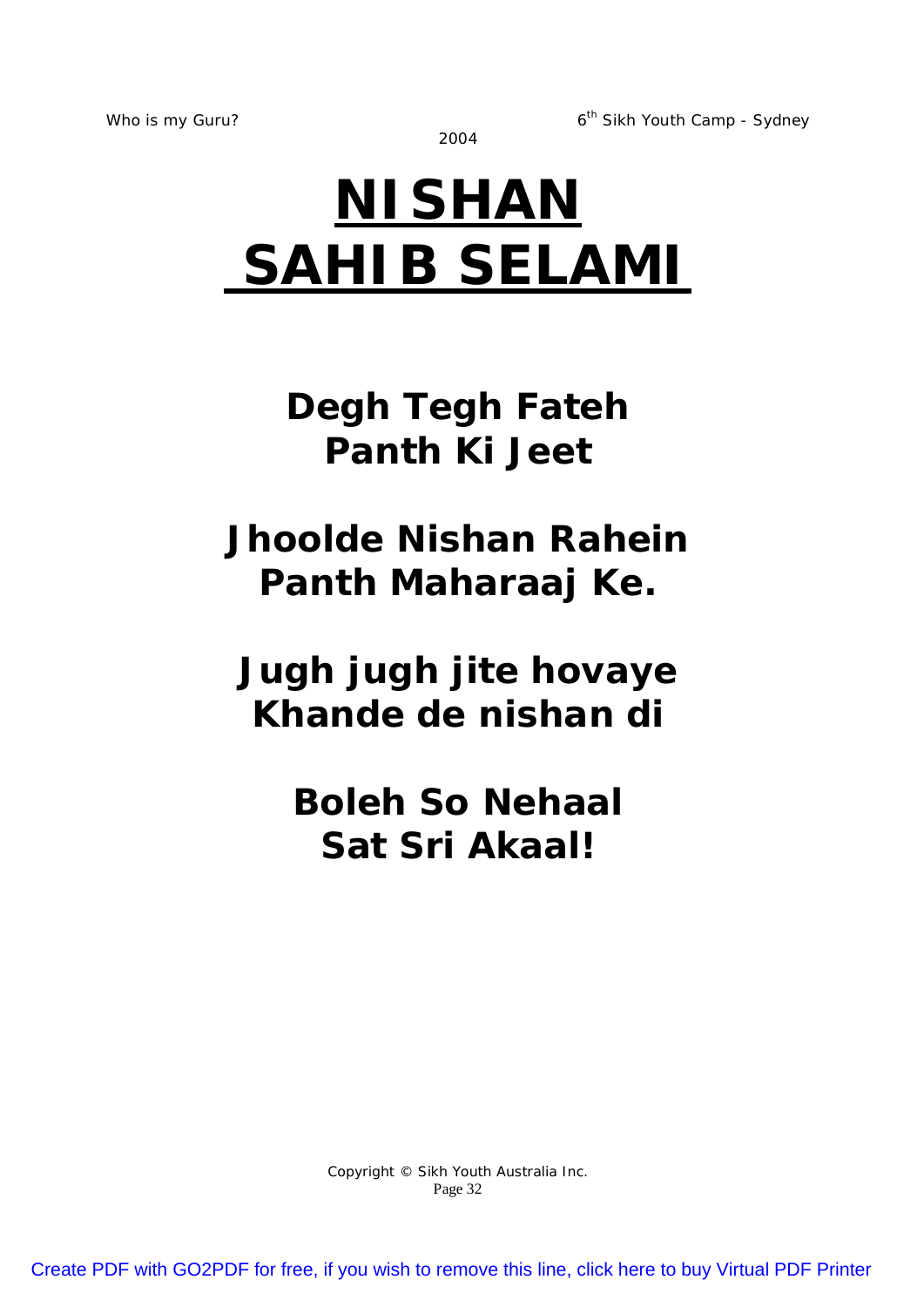*Who is my Guru?* 

*2004*

Copyright © Sikh Youth Australia Inc. Page 33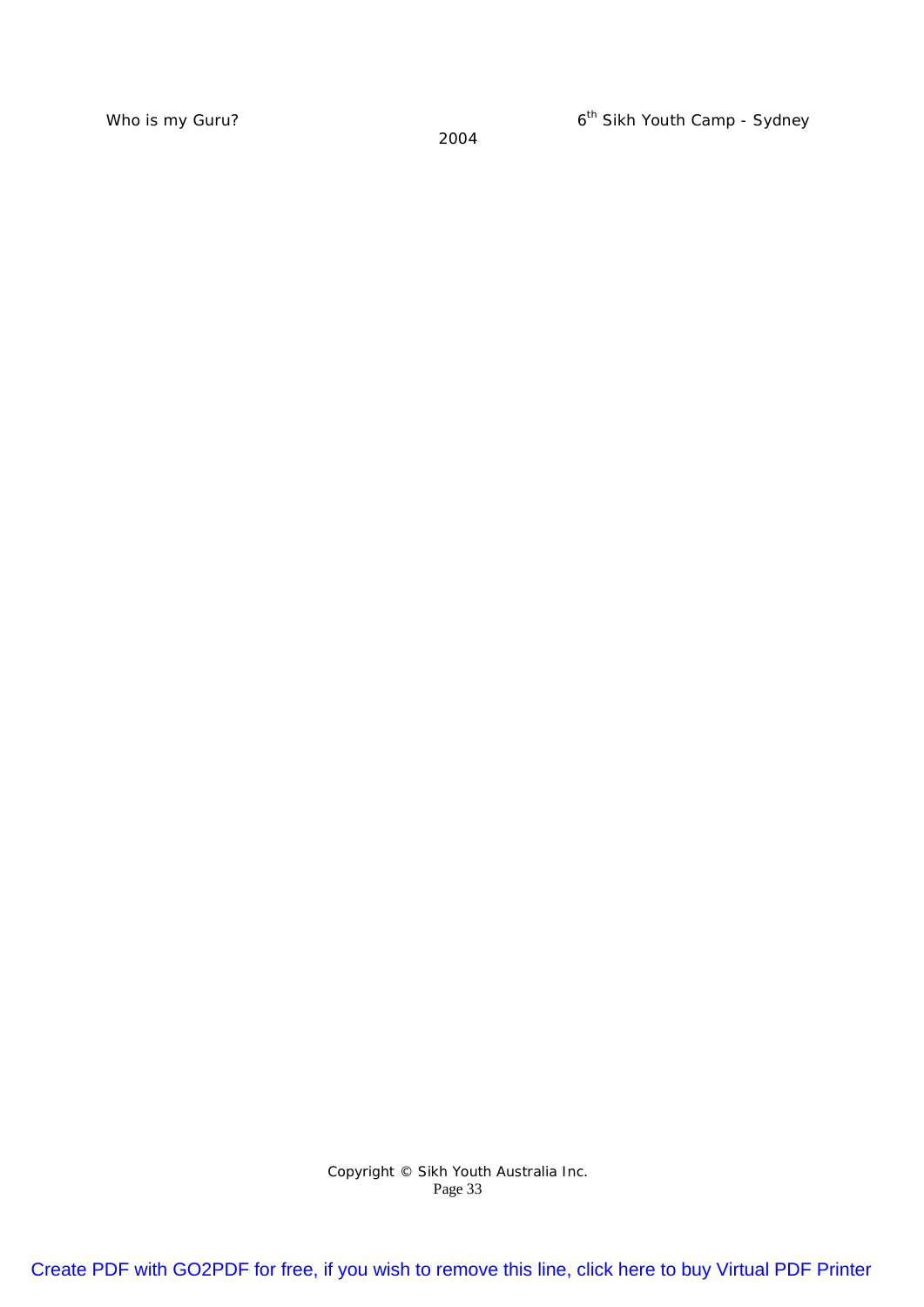## **Our National Anthem Advance Australia Fair**

Australians all let us rejoice For we are young and free We've golden soil and wealth for toil, Our home is girt by sea: Our land abounds in nature gifts Of beauty rich and rare, In history's page let every stage Advance Australia fair, In joyful strains then let us sing Advance Australia fair

Beneath our radiant Southern Cross, We'll toil with hearts and hands, To make this Commonwealth or ours Renowned of all the lands, For those who've come across the seas We've boundless plains to share, With courage let us all combine To advance Australia fair. In joyful strains then let us sing, Advance Australia fair.

Copyright © Sikh Youth Australia Inc. Page Page 2014 12:30 and 2014 12:30 and 2014 12:30 and 2014 12:30 and 2014 12:30 and 2014 12:30 and 2014 12:30 and 2014 12:30 and 2014 12:30 and 2014 12:30 and 2014 12:30 and 2014 12:3

34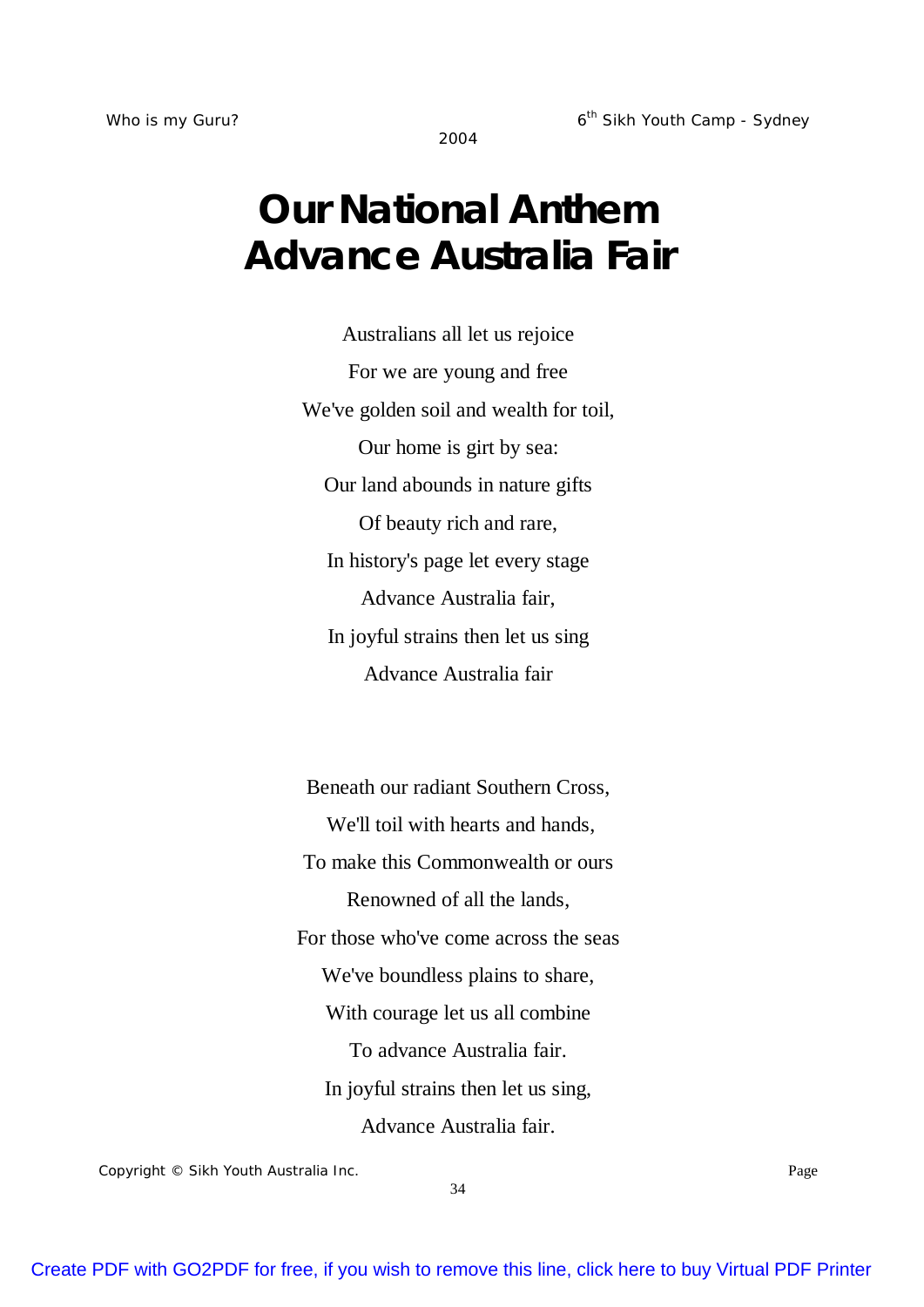## **My Resolutions 'Meri Pertigya'**

7. I will, in the morning, after a bath and before breakfast

- a) Do 'Waheguru' Naam Simran for 5 minutes
- b) Recite 'Mool Mantar' 10 times
- c) Do the first 5 Pauris of Japji Sahib followed by Salok 'Pavan Guru….'
- d) Do Japji Sahib
- 8. Recite "Dadaa Daataa ek hai….." before every meal
- 9. At dusk, before the evening meal
	- a) Do 'Mool Mantar' 10 times
	- b) Do the 'Rehras' Paath

### 10.At night, before going to bed

- a) Do 'Mool Mantar' 10 times
- b) Recite 'Kirtan Sohila'

11.I will go to the local Gurdwara regularly and do seva

12.I will\_\_\_\_\_\_\_\_\_\_\_\_\_\_\_\_\_\_\_\_\_\_\_\_\_\_\_\_\_\_

\_\_\_\_\_\_\_\_\_\_\_\_\_\_\_\_\_\_\_\_ \_\_\_\_\_\_\_\_\_\_\_\_\_\_\_\_\_\_\_

Name (participant) Witness (Counselor)

Date: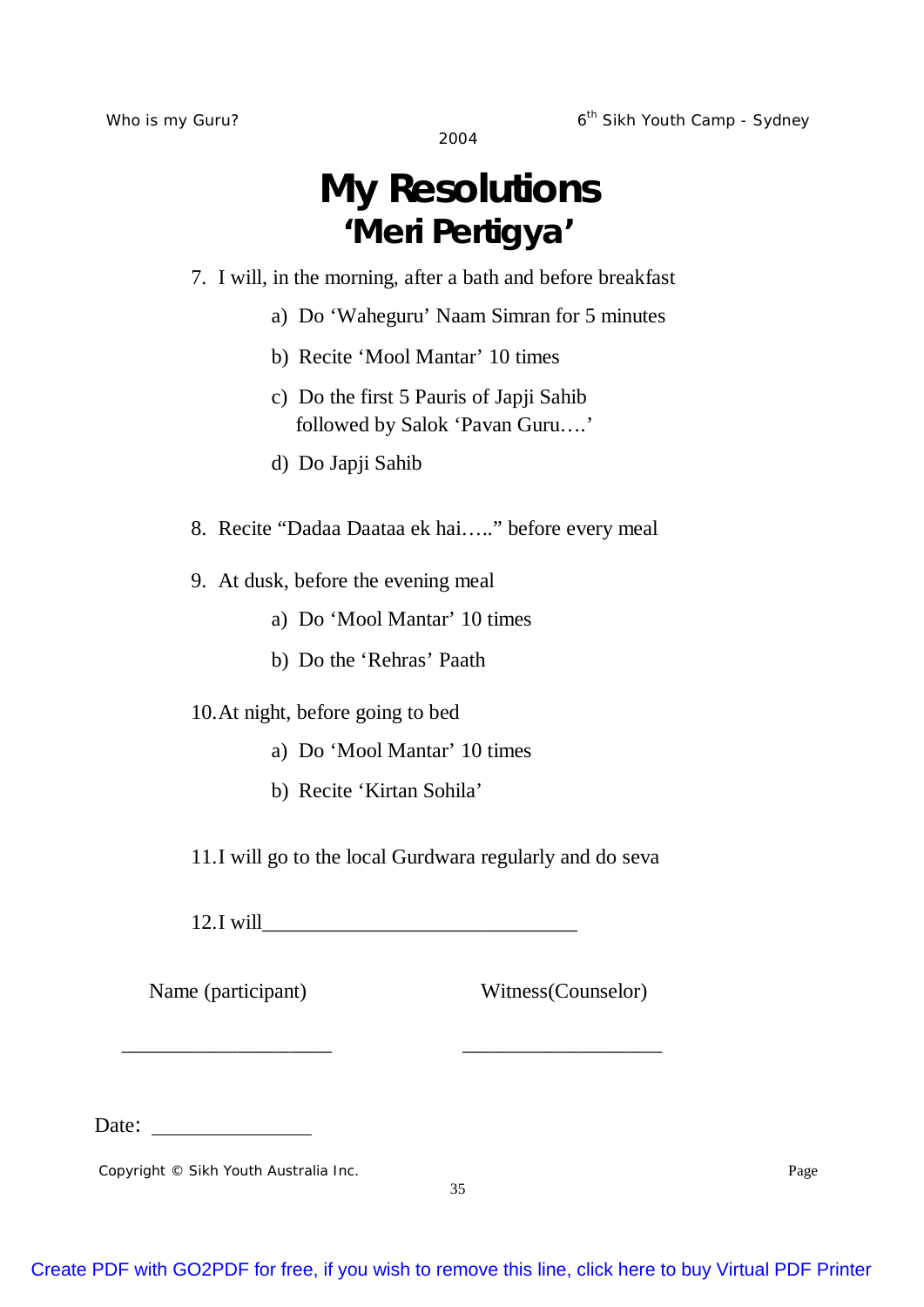| Who is my Guru?                       | 2004 | $6^{th}$ Sikh Youth Camp - Sydney |
|---------------------------------------|------|-----------------------------------|
|                                       |      |                                   |
|                                       |      |                                   |
|                                       |      |                                   |
|                                       |      |                                   |
|                                       |      |                                   |
|                                       |      |                                   |
|                                       |      |                                   |
|                                       |      |                                   |
|                                       |      |                                   |
|                                       |      |                                   |
|                                       |      |                                   |
|                                       |      |                                   |
|                                       |      |                                   |
|                                       |      |                                   |
|                                       |      |                                   |
|                                       |      |                                   |
|                                       |      |                                   |
|                                       |      |                                   |
|                                       |      |                                   |
|                                       |      |                                   |
|                                       |      |                                   |
|                                       |      |                                   |
| Copyright © Sikh Youth Australia Inc. | 36   | Page                              |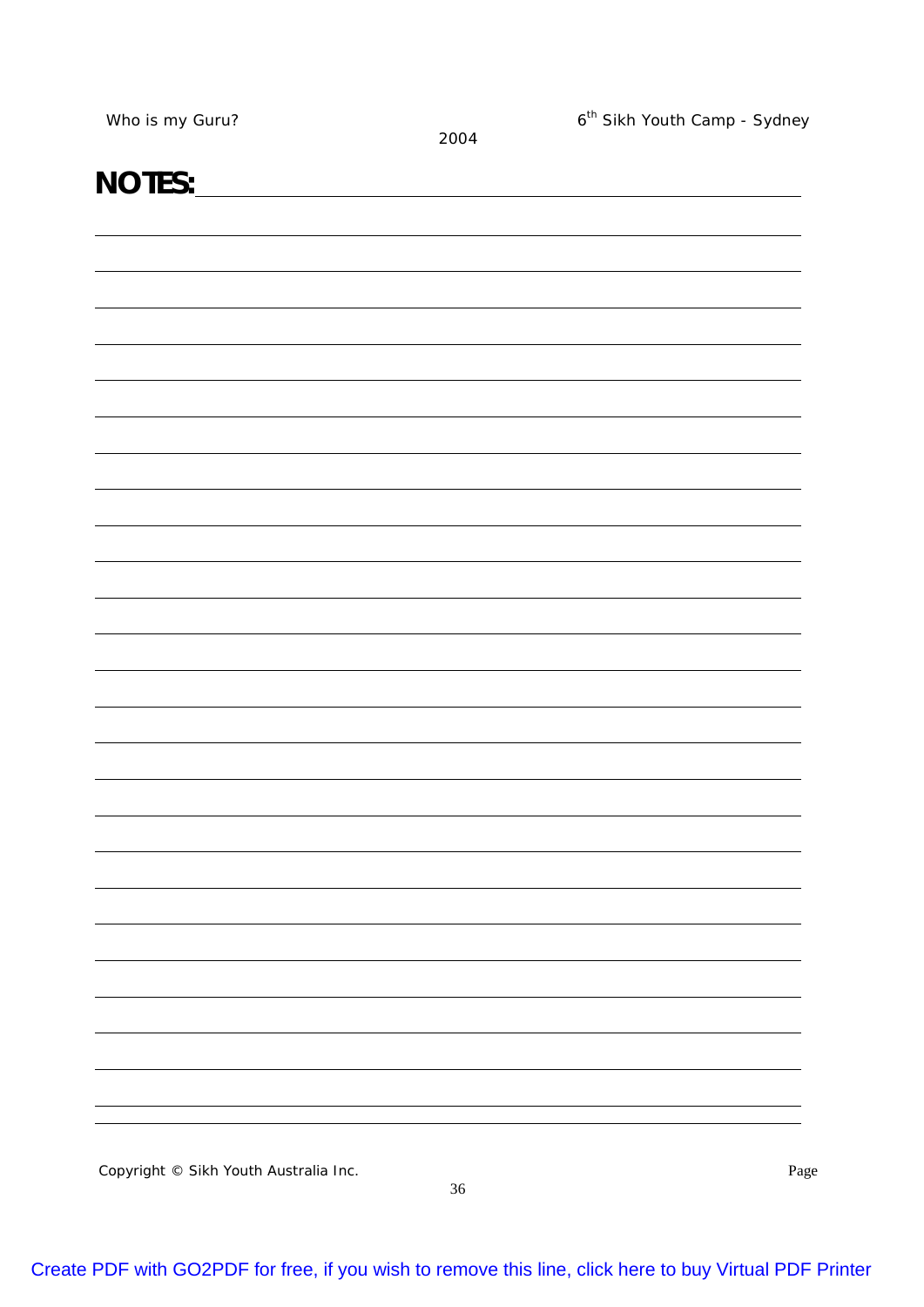| Who is my Guru?                       | 2004 | $6^{th}$ Sikh Youth Camp - Sydney |
|---------------------------------------|------|-----------------------------------|
|                                       |      |                                   |
|                                       |      |                                   |
|                                       |      |                                   |
|                                       |      |                                   |
|                                       |      |                                   |
|                                       |      |                                   |
|                                       |      |                                   |
|                                       |      |                                   |
|                                       |      |                                   |
|                                       |      |                                   |
|                                       |      |                                   |
|                                       |      |                                   |
|                                       |      |                                   |
|                                       |      |                                   |
|                                       |      |                                   |
|                                       |      |                                   |
|                                       |      |                                   |
|                                       |      |                                   |
| Copyright © Sikh Youth Australia Inc. | 37   | Page                              |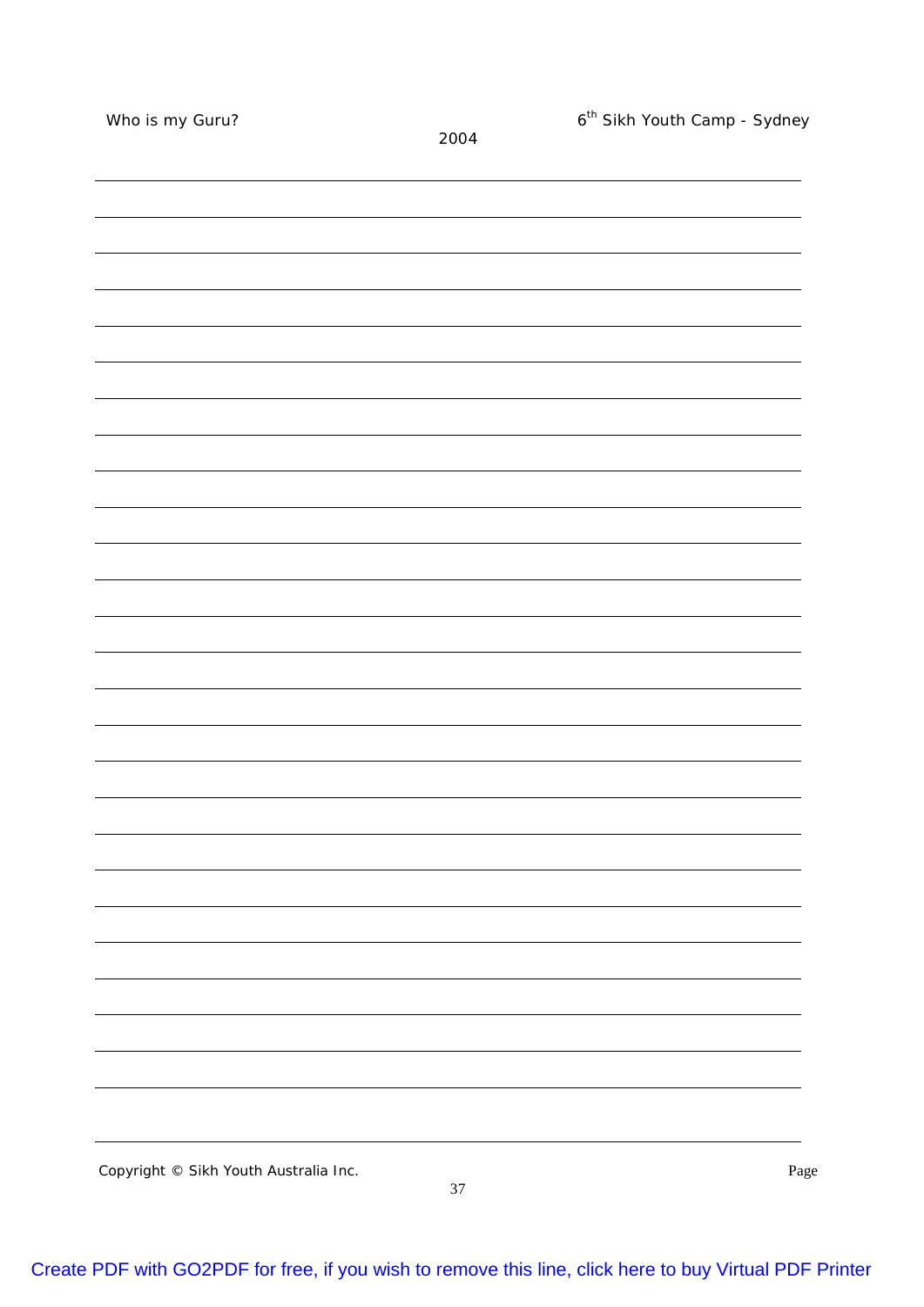| Who is my Guru? |  |
|-----------------|--|
|-----------------|--|

Copyright © Sikh Youth Australia Inc. Page 2014 12:30 Page

38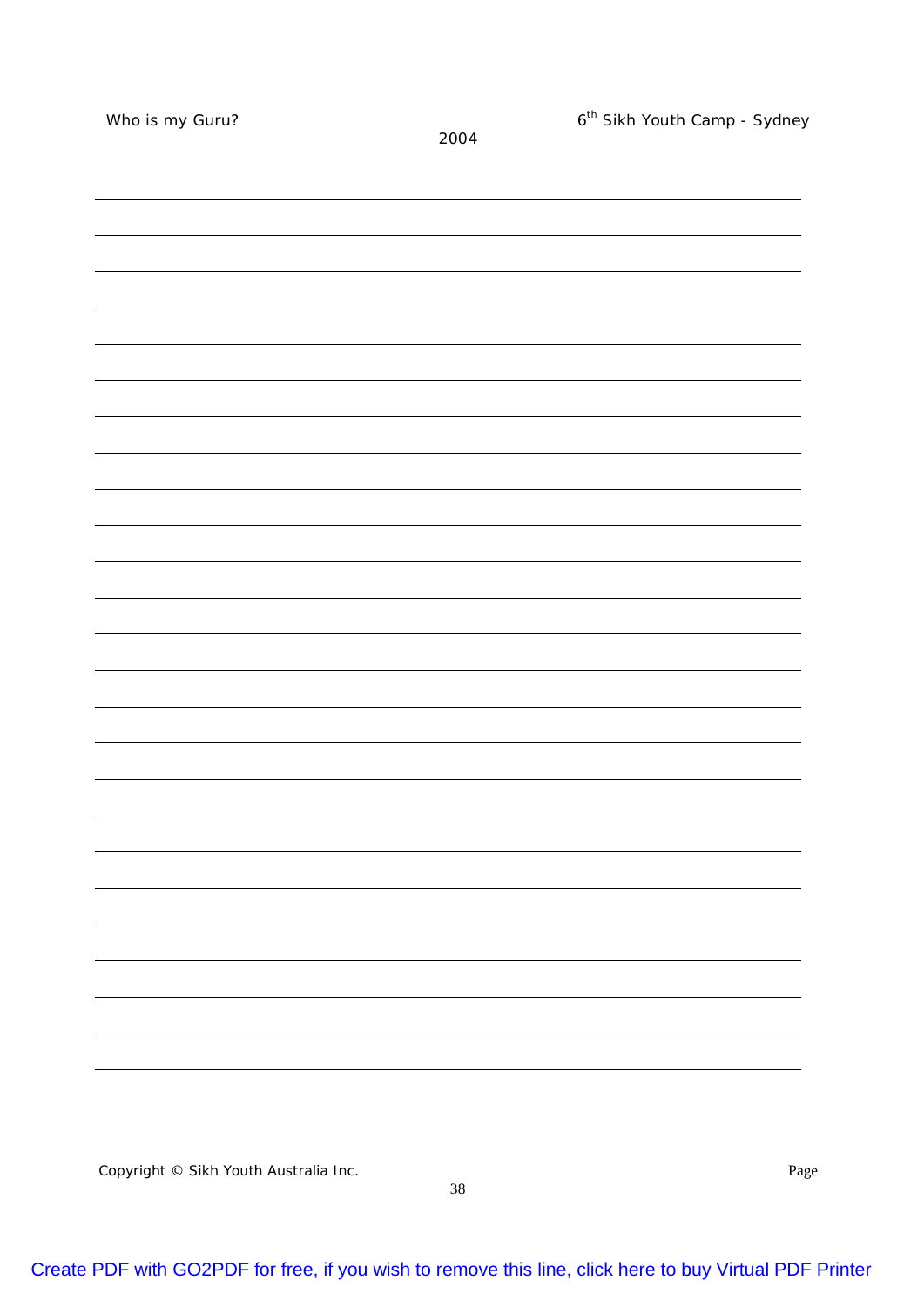## **CONTACT INFORMATION NAMES, TELEPHONE NUMBERS, EMAILS.**

| Copyright © Sikh Youth Australia Inc. |    | Page |
|---------------------------------------|----|------|
|                                       | 39 |      |